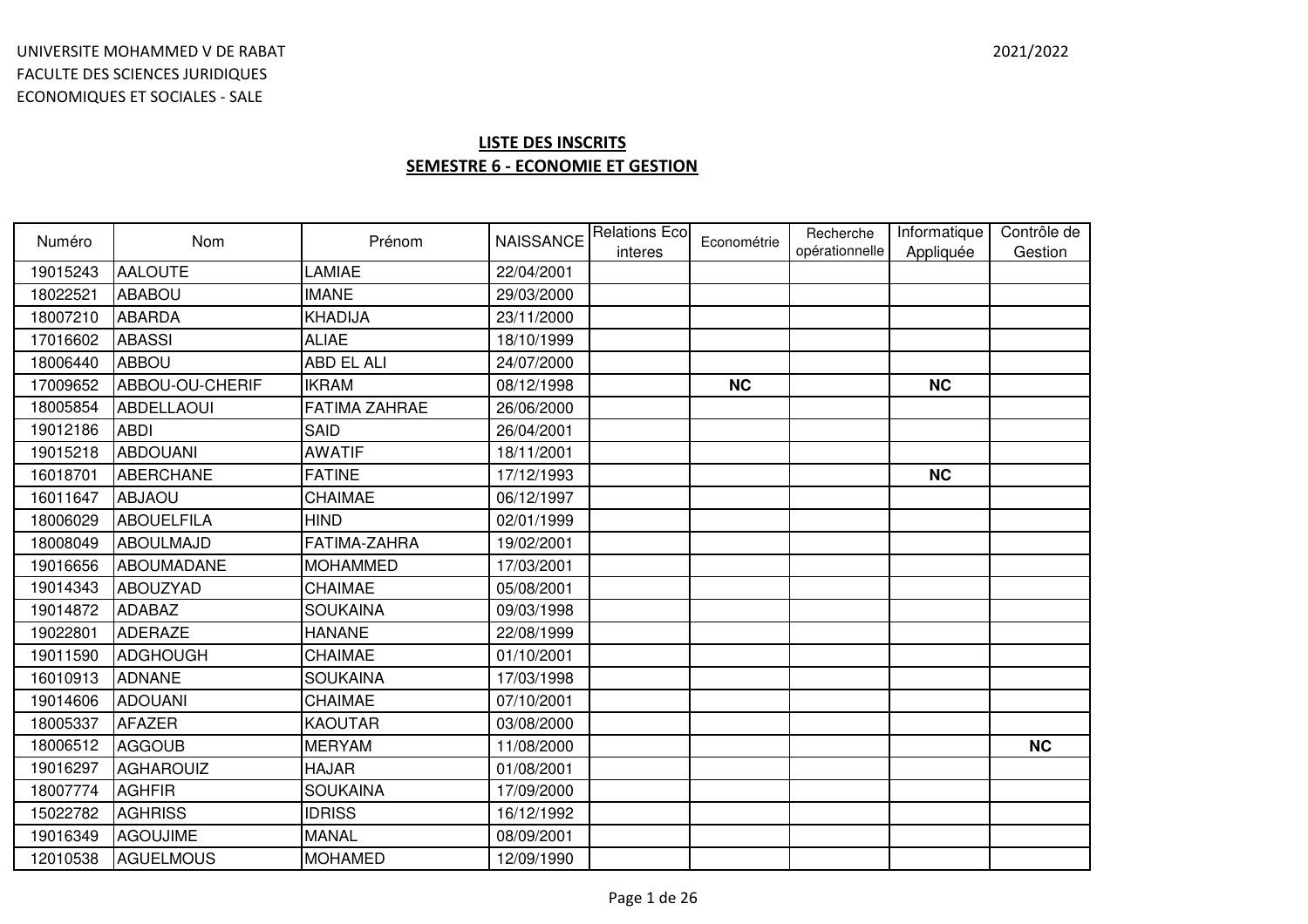| Numéro   | Nom                   | Prénom              | <b>NAISSANCE</b> | <b>Relations Eco</b><br>interes | Econométrie | Recherche<br>opérationnelle | Informatique<br>Appliquée | Contrôle de<br>Gestion |
|----------|-----------------------|---------------------|------------------|---------------------------------|-------------|-----------------------------|---------------------------|------------------------|
| 19016793 | AHABBANE              | <b>BOUCHRA</b>      | 14/02/2002       |                                 |             |                             |                           |                        |
| 19016355 | <b>AHARAK</b>         | <b>HASSNA</b>       | 29/10/1991       |                                 |             |                             |                           |                        |
| 18008495 | <b>AIT ALLA</b>       | <b>LOUBNA</b>       | 21/11/2000       |                                 |             |                             |                           |                        |
| 19016141 | <b>AIT BACH</b>       | <b>FATIMA ZAHRA</b> | 03/02/2002       |                                 |             |                             |                           |                        |
| 19012110 | <b>AIT BACH</b>       | MOHAMMED-OUSSAMA    | 18/07/2001       |                                 |             |                             |                           |                        |
| 18006873 | <b>AIT DAOUD</b>      | <b>SALMA</b>        | 19/02/2001       |                                 |             |                             |                           |                        |
| 16008857 | <b>AIT EL HARTI</b>   | <b>WISAL</b>        | 05/07/1998       |                                 |             |                             |                           |                        |
| 18004501 | <b>AIT KHAI</b>       | <b>HAYAT</b>        | 18/05/1999       |                                 |             |                             |                           |                        |
| 18007800 | <b>AIT LAHSNE</b>     | <b>SOUKAINA</b>     | 30/10/2000       |                                 |             |                             |                           |                        |
| 18007656 | <b>AIT MELLOUK</b>    | <b>KARIMA</b>       | 24/09/2000       |                                 |             |                             |                           |                        |
| 19016108 | <b>AIT MHAND</b>      | <b>MERIEM</b>       | 31/12/2001       |                                 |             |                             |                           |                        |
| 19015971 | <b>AIT MOUSS</b>      | <b>OUM SOULAIM</b>  | 25/02/2001       |                                 |             |                             |                           |                        |
| 16015528 | <b>AIT OUFKIR</b>     | <b>MANAL</b>        | 13/11/1998       |                                 |             |                             |                           |                        |
| 16009360 | <b>AIT SOUSS</b>      | <b>HAFIDA</b>       | 01/01/1997       |                                 |             |                             |                           |                        |
| 19023143 | <b>AIT TAZEROUALT</b> | <b>SADIA</b>        | 17/09/1999       |                                 |             |                             |                           |                        |
| 19013026 | <b>AIT-AIDER</b>      | <b>HOSSAM</b>       | 11/09/2001       |                                 |             |                             |                           |                        |
| 16010850 | <b>AITDAOUD</b>       | FATIMA-ZAHRAE       | 14/01/1998       |                                 |             |                             | <b>NC</b>                 |                        |
| 19016537 | <b>AJMIL</b>          | <b>MEHDI</b>        | 21/07/1998       |                                 |             |                             |                           |                        |
| 19011971 | <b>AKBIL</b>          | <b>OUSSAMA</b>      | 20/01/2002       |                                 |             |                             |                           |                        |
| 17010230 | <b>AKHRARFA</b>       | YOUSSEF             | 18/08/1999       |                                 |             |                             |                           |                        |
| 19021898 | <b>ALAMI</b>          | <b>NOURA</b>        | 05/05/2001       |                                 |             |                             |                           |                        |
| 15005697 | <b>ALAMI</b>          | <b>OUMAIMA</b>      | 11/03/1996       |                                 |             |                             |                           |                        |
| 16013254 | <b>ALAOUI ISMAILI</b> | <b>AZIZA</b>        | 14/03/1998       |                                 |             |                             | <b>NC</b>                 |                        |
| 15008857 | <b>ALILA</b>          | <b>JIHANE</b>       | 07/05/1997       |                                 |             |                             |                           |                        |
| 19014265 | <b>ALINI</b>          | CHAIMAE             | 24/11/2001       |                                 |             |                             |                           |                        |
| 15005553 | <b>ALLALI</b>         | <b>NADIA</b>        | 01/06/1997       |                                 |             |                             |                           |                        |
| 19003477 | <b>ALMAJIDI</b>       | <b>DOUAE</b>        | 16/05/2001       |                                 |             |                             |                           |                        |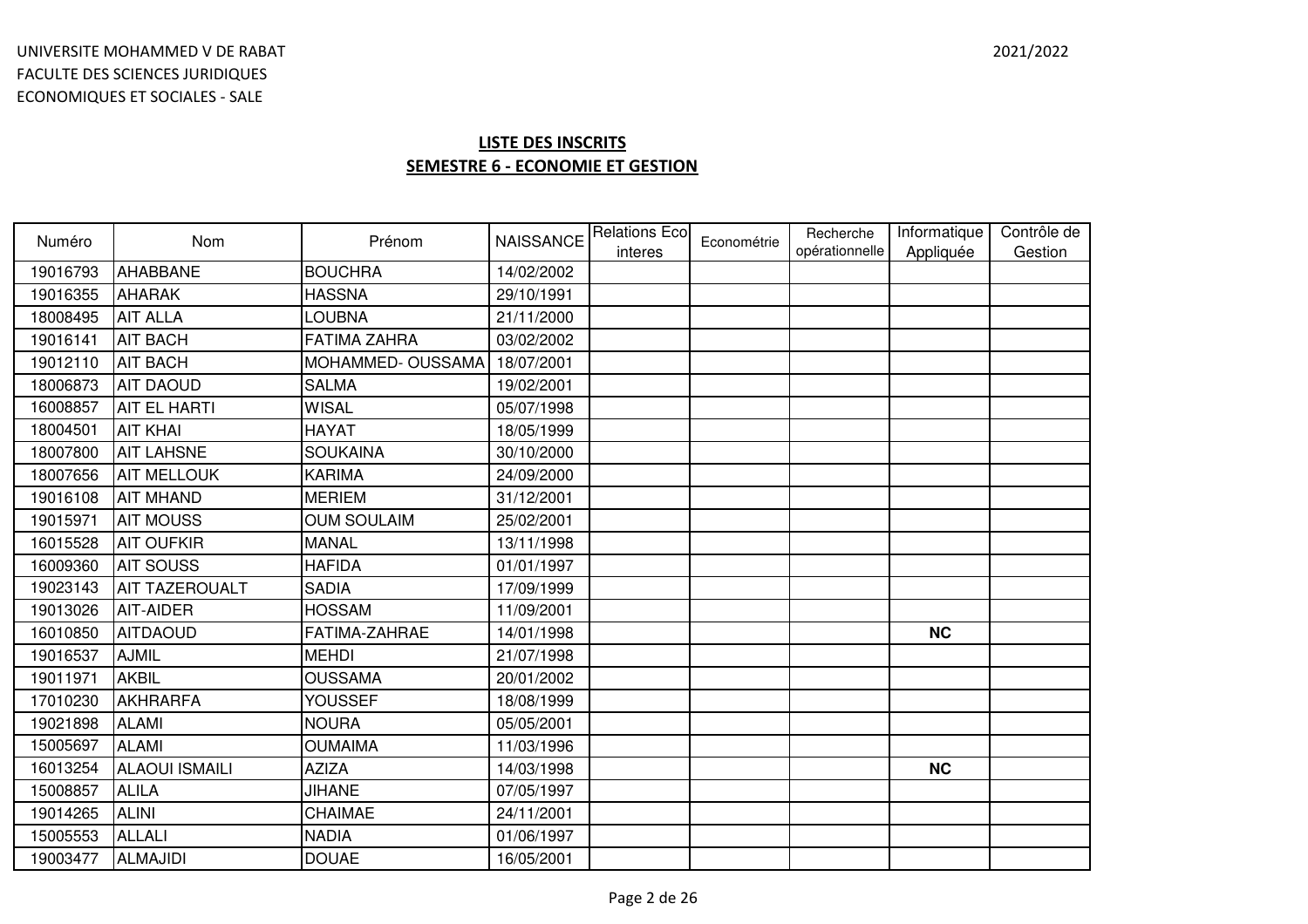| Numéro   | <b>Nom</b>          | Prénom               | <b>NAISSANCE</b> | <b>Relations Eco</b><br>interes | Econométrie | Recherche<br>opérationnelle | Informatique<br>Appliquée | Contrôle de<br>Gestion |
|----------|---------------------|----------------------|------------------|---------------------------------|-------------|-----------------------------|---------------------------|------------------------|
| 19012134 | AMARHYOUZ           | <b>MOHAMMED</b>      | 31/05/2001       |                                 |             |                             |                           |                        |
| 19015991 | <b>AMAZOZ</b>       | <b>SALMA</b>         | 07/12/2001       |                                 |             |                             |                           |                        |
| 17012016 | <b>AMGHAR</b>       | <b>MERYAME</b>       | 19/01/1991       |                                 |             |                             |                           |                        |
| 15000784 | <b>AMMAR</b>        | <b>HAMZA</b>         | 01/11/1996       |                                 |             |                             |                           |                        |
| 19014832 | <b>AMOUSSI</b>      | <b>SAMIRA</b>        | 07/10/2001       |                                 |             |                             |                           |                        |
| 19011566 | <b>ANADAM</b>       | <b>SAMIRA</b>        | 08/03/2000       |                                 |             |                             |                           |                        |
| 19016769 | <b>ANAJAR</b>       | <b>ASMAE</b>         | 12/12/1996       |                                 |             |                             |                           |                        |
| 17012480 | <b>ANQACH</b>       | <b>OUSSAMA</b>       | 25/11/1997       |                                 |             |                             |                           |                        |
| 17015627 | <b>AOUASSAR</b>     | <b>HAMZA</b>         | 27/11/1999       |                                 |             |                             |                           |                        |
| 19011974 | <b>AOUNI</b>        | <b>IMANE</b>         | 08/03/2000       |                                 |             |                             |                           |                        |
| 17011773 | <b>AQACHMAR</b>     | <b>ASMAE</b>         | 03/10/1998       |                                 |             |                             |                           |                        |
| 15003874 | <b>ARRADI</b>       | <b>AYOUB</b>         | 27/12/1997       |                                 |             |                             |                           |                        |
| 19013197 | <b>ARREME</b>       | <b>IMANE</b>         | 04/08/2001       |                                 |             |                             |                           |                        |
| 18023107 | <b>ARROUB</b>       | <b>FATIMA ZAHRAE</b> | 03/02/2001       |                                 |             |                             |                           |                        |
| 17009202 | <b>ARSA</b>         | <b>HICHAM</b>        | 12/08/1999       |                                 |             |                             |                           |                        |
| 18022622 | <b>ATBIB</b>        | YOUSSRA              | 13/06/2000       |                                 |             |                             |                           |                        |
| 19016683 | <b>ATIF</b>         | <b>SAMI</b>          | 20/09/2001       |                                 |             |                             |                           |                        |
| 18023684 | <b>ATTOCHE</b>      | <b>ILYASS</b>        | 22/05/2000       |                                 |             |                             |                           |                        |
| 17009505 | <b>ATTRASSI</b>     | <b>ATIF</b>          | 04/06/1999       |                                 |             |                             |                           |                        |
| 19020998 | <b>AYAD</b>         | <b>NOUHAILA</b>      | 03/09/2001       |                                 |             |                             |                           |                        |
| 18007977 | <b>AZAMOUZE</b>     | <b>AYOUB</b>         | 12/07/1999       |                                 |             |                             |                           |                        |
| 19013211 | <b>AZDOU</b>        | <b>IBTISSAM</b>      | 17/10/2001       |                                 |             |                             |                           |                        |
| 19022951 | <b>AZIZI ALAOUI</b> | <b>OUIJDANE</b>      | 20/01/1998       |                                 |             |                             |                           |                        |
| 19021194 | <b>AZZI</b>         | <b>ELMEHDI</b>       | 08/03/1999       |                                 |             |                             |                           |                        |
| 17010995 | <b>BAADOU</b>       | CHAYMAE              | 13/11/1999       | <b>NC</b>                       | <b>NC</b>   |                             | <b>NC</b>                 |                        |
| 16010326 | <b>BABA DAHMAN</b>  | <b>HAJAR</b>         | 28/07/1995       |                                 |             |                             |                           |                        |
| 18013665 | <b>BABAHSSINE</b>   | <b>SANAE</b>         | 14/12/2000       |                                 |             |                             |                           |                        |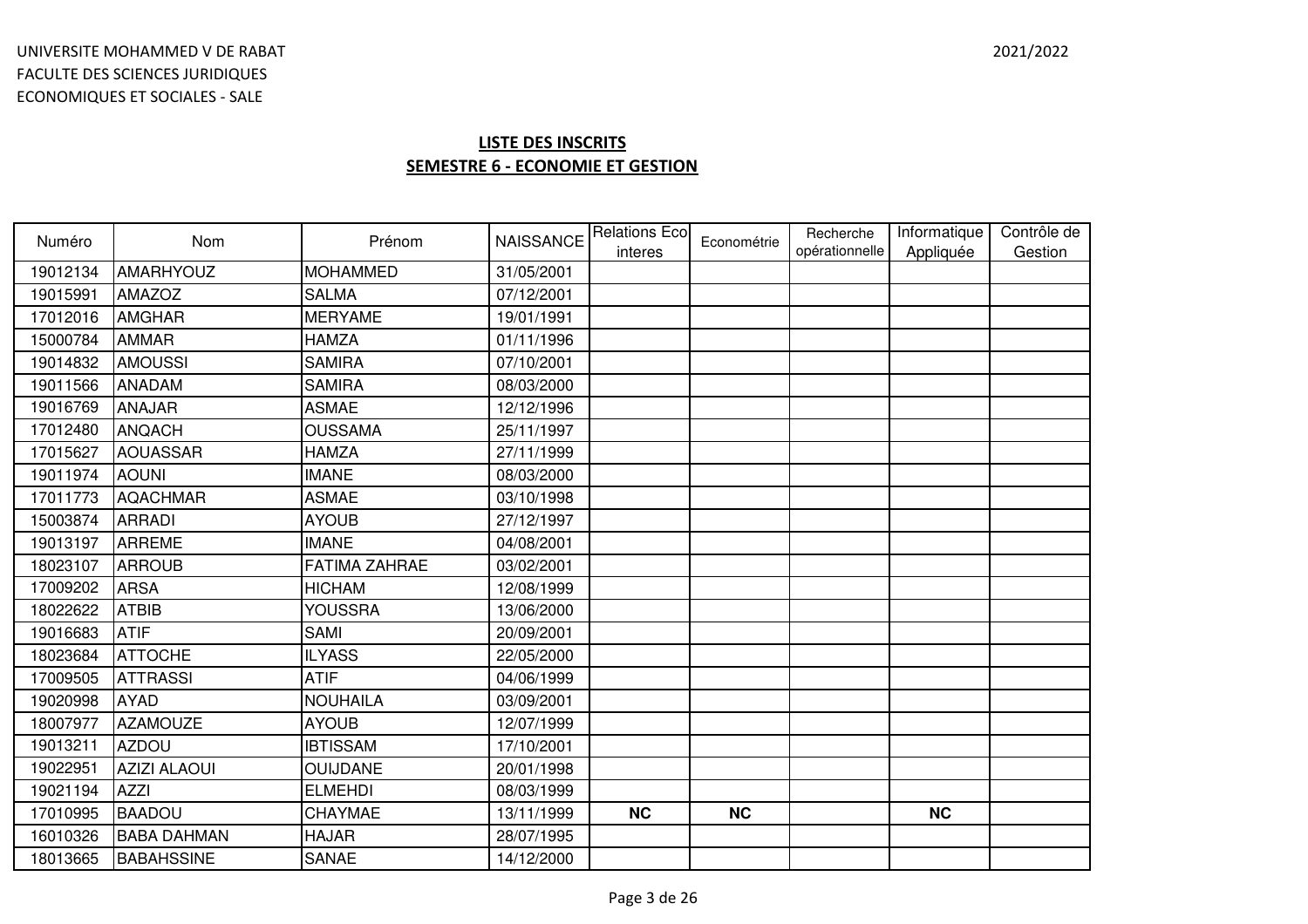| Numéro   | <b>Nom</b>       | Prénom             | <b>NAISSANCE</b> | <b>Relations Ecol</b><br>interes | Econométrie | Recherche<br>opérationnelle | Informatique<br>Appliquée | Contrôle de<br>Gestion |
|----------|------------------|--------------------|------------------|----------------------------------|-------------|-----------------------------|---------------------------|------------------------|
| 18007901 | BACHNIKHA        | <b>ABIR</b>        | 01/02/2001       |                                  |             |                             |                           |                        |
| 19012079 | <b>BACHNIKHA</b> | <b>HAITAM</b>      | 22/10/2001       |                                  |             |                             |                           |                        |
| 16017167 | <b>BADAOUI</b>   | <b>SALMA</b>       | 26/03/1999       |                                  | <b>NC</b>   |                             | <b>NC</b>                 |                        |
| 17011194 | <b>BADRAOUI</b>  | <b>ABDELMONAIM</b> | 06/11/1996       |                                  |             |                             |                           |                        |
| 19023641 | <b>BADRE</b>     | <b>MARIEM</b>      | 30/10/1997       |                                  |             |                             |                           |                        |
| 19012417 | <b>BADROU</b>    | <b>OTHMANE</b>     | 09/07/2001       |                                  |             |                             |                           |                        |
| 18007972 | <b>BAGHDAD</b>   | <b>FATIHA</b>      | 25/02/1998       |                                  |             |                             |                           |                        |
| 19003925 | <b>BAGHDAD</b>   | <b>IMANE</b>       | 22/03/2002       |                                  |             |                             |                           |                        |
| 18005717 | <b>BAKKALI</b>   | <b>KHALIL</b>      | 15/07/2000       |                                  |             |                             |                           |                        |
| 18007380 | <b>BAKKALI</b>   | <b>MOUAD</b>       | 02/05/2000       |                                  |             |                             |                           |                        |
| 18007241 | <b>BAKKOU</b>    | <b>AHMED</b>       | 11/03/2000       |                                  |             |                             |                           |                        |
| 19014583 | <b>BALAADICH</b> | <b>NADA</b>        | 25/02/2002       |                                  |             |                             |                           |                        |
| 19014504 | <b>BALI</b>      | <b>MARWA</b>       | 18/10/2001       |                                  |             |                             |                           |                        |
| 18007766 | <b>BAMMOU</b>    | <b>IMANE</b>       | 27/06/2000       |                                  |             |                             |                           |                        |
| 19016128 | <b>BARDOUZ</b>   | YAHYA              | 26/11/2001       |                                  |             |                             |                           |                        |
| 18008252 | <b>BARGAOUZ</b>  | <b>ABDESSAMAD</b>  | 12/03/1998       |                                  |             |                             |                           |                        |
| 18006340 | <b>BARHDADI</b>  | <b>ASMAE</b>       | 28/01/2000       |                                  |             |                             |                           |                        |
| 18008497 | <b>BARKAT</b>    | <b>OUMAIMA</b>     | 23/01/2001       |                                  |             |                             |                           |                        |
| 18006304 | <b>BARROU</b>    | <b>IBTISSAM</b>    | 06/01/2001       |                                  |             |                             |                           |                        |
| 19012084 | <b>BARZANI</b>   | <b>AYA</b>         | 17/06/2001       |                                  |             |                             |                           |                        |
| 18022084 | <b>BASRI</b>     | <b>KAOUTHAR</b>    | 18/10/2000       |                                  |             |                             |                           |                        |
| 19016452 | <b>BAYAT</b>     | <b>SALMA</b>       | 29/11/2001       |                                  |             |                             |                           |                        |
| 16016935 | <b>BAYI</b>      | <b>ELMEHDI</b>     | 31/10/1993       | <b>NC</b>                        |             |                             | <b>NC</b>                 | <b>NC</b>              |
| 18005378 | <b>BEKHICHE</b>  | <b>SALMA</b>       | 14/08/2000       | <b>NC</b>                        |             |                             |                           |                        |
| 17011018 | <b>BELAHSEN</b>  | <b>NADA</b>        | 20/10/1999       |                                  |             |                             | <b>NC</b>                 | <b>NC</b>              |
| 18004250 | <b>BELAIZI</b>   | ABDERRAHMANE       | 18/01/2001       |                                  | <b>NC</b>   |                             | <b>NC</b>                 | <b>NC</b>              |
| 16010472 | BELFARHOUNIA     | <b>HIND</b>        | 02/12/1997       |                                  |             |                             |                           |                        |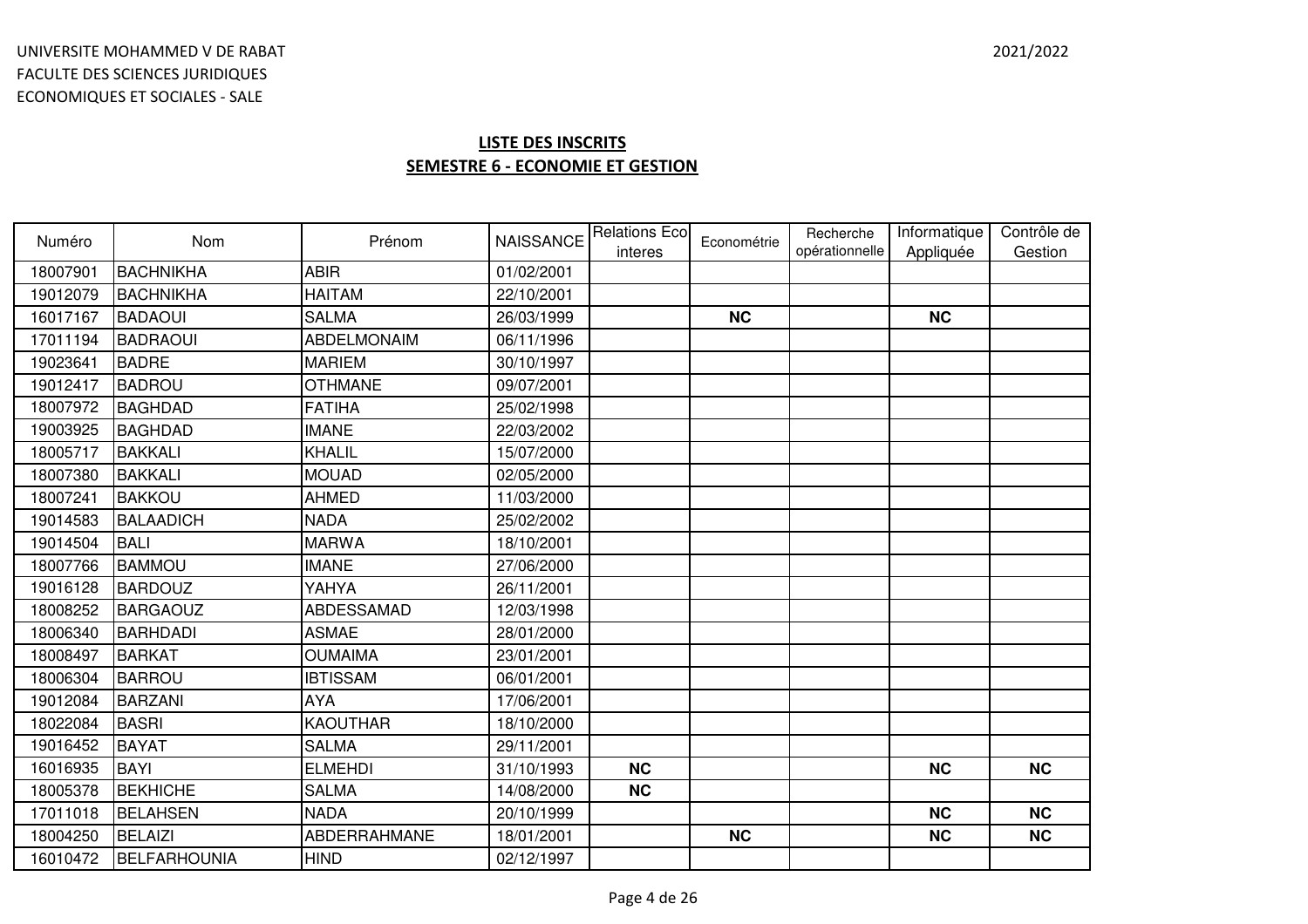| Numéro   | Nom                     | Prénom          | <b>NAISSANCE</b> | <b>Relations Ecol</b><br>interes | Econométrie | Recherche<br>opérationnelle | Informatique<br>Appliquée | Contrôle de<br>Gestion |
|----------|-------------------------|-----------------|------------------|----------------------------------|-------------|-----------------------------|---------------------------|------------------------|
| 18005654 | <b>BELFARRAJ</b>        | <b>RABII</b>    | 03/04/2001       |                                  |             |                             |                           |                        |
| 19014536 | <b>BELGORANI</b>        | <b>WISSAL</b>   | 21/10/2001       |                                  |             |                             |                           |                        |
| 18023700 | <b>BELHANIN</b>         | CHAIMAE         | 07/11/2000       |                                  |             |                             |                           |                        |
| 15004138 | <b>BELKHALIFA</b>       | <b>MAROUANE</b> | 01/06/1994       |                                  |             |                             |                           |                        |
| 19021558 | <b>BELKHOU</b>          | <b>SOUFIANE</b> | 16/04/1998       |                                  |             |                             |                           |                        |
| 19015406 | <b>BELLAOURI KOUTBI</b> | <b>BOUCHRA</b>  | 23/04/2002       |                                  |             |                             |                           |                        |
| 19016363 | <b>BELMAATI</b>         | <b>OUMAIMA</b>  | 30/10/2001       |                                  |             |                             |                           |                        |
| 19014507 | <b>BELOUA</b>           | <b>ASMAE</b>    | 03/09/2001       |                                  |             |                             |                           |                        |
| 18005534 | BELOUARRAT              | <b>REDA</b>     | 29/06/2000       |                                  |             |                             |                           |                        |
| 18017593 | <b>BEN BRAHIM</b>       | <b>OUSSAMA</b>  | 14/11/1999       |                                  |             |                             |                           |                        |
| 19012953 | <b>BEN RAHHOU</b>       | <b>KHADIJA</b>  | 20/02/2001       |                                  |             |                             |                           |                        |
| 17019454 | <b>BEN TAYEB</b>        | <b>ABDELALI</b> | 23/10/1997       |                                  |             |                             |                           |                        |
| 18005978 | <b>BEN YASSI</b>        | <b>KAWTAR</b>   | 09/02/2001       |                                  |             |                             |                           |                        |
| 19014558 | <b>BEN-CHEIKH</b>       | <b>RAJAE</b>    | 26/01/2002       |                                  |             |                             |                           |                        |
| 18008571 | <b>BEN-EL-ARBI</b>      | <b>AYOUB</b>    | 05/02/2001       |                                  |             |                             |                           |                        |
| 19013309 | <b>BEN-RKIA</b>         | <b>DOUNYA</b>   | 08/09/1989       |                                  |             |                             |                           |                        |
| 18007872 | <b>BENABDELKARIM</b>    | <b>AYOUB</b>    | 16/01/2001       |                                  |             |                             |                           |                        |
| 14007413 | BENABDERRAZAK           | <b>NOUHAILA</b> | 19/11/1996       |                                  |             |                             |                           |                        |
| 19022153 | <b>BENADDOU IDRISSI</b> | <b>NARJISS</b>  | 10/09/2001       |                                  |             |                             |                           |                        |
| 19021599 | <b>BENAYAD</b>          | <b>IMANE</b>    | 10/04/2001       |                                  |             |                             |                           |                        |
| 18005994 | <b>BENBLAL</b>          | FATIMA ZAHRA    | 02/10/2000       |                                  |             |                             |                           |                        |
| 18005731 | <b>BENCHARYFAH</b>      | <b>SALIMA</b>   | 23/06/2000       |                                  |             |                             | <b>NC</b>                 | <b>NC</b>              |
| 18008562 | <b>BENCHRIFA</b>        | <b>MOHAMMED</b> | 22/04/2000       |                                  |             |                             |                           |                        |
| 19019837 | <b>BENFAIDA</b>         | <b>AYMAN</b>    | 11/04/2000       |                                  |             |                             |                           |                        |
| 19016692 | <b>BENFARHOUN</b>       | <b>SARA</b>     | 12/01/2000       |                                  |             |                             |                           |                        |
| 16013719 | <b>BENGHANEM</b>        | <b>SAFAE</b>    | 21/03/1997       |                                  |             |                             |                           |                        |
| 16010920 | <b>BENGHANNOU</b>       | <b>SALMA</b>    | 24/02/1999       |                                  |             |                             |                           |                        |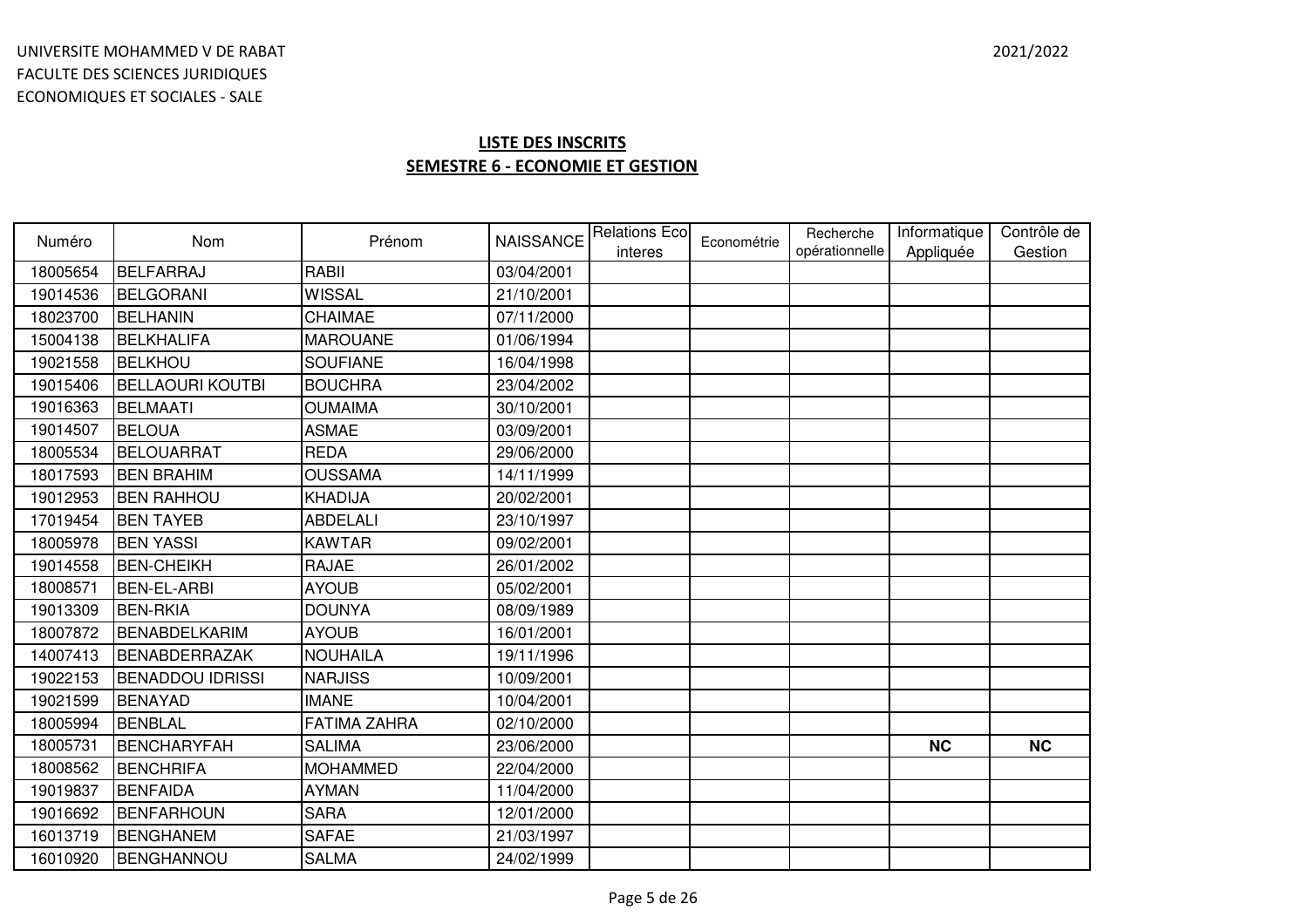| Numéro   | Nom                   | Prénom               | <b>NAISSANCE</b> | <b>Relations Eco</b> | Econométrie | Recherche<br>opérationnelle | Informatique<br>Appliquée | Contrôle de<br>Gestion |
|----------|-----------------------|----------------------|------------------|----------------------|-------------|-----------------------------|---------------------------|------------------------|
| 19013237 | <b>BENIDER</b>        | <b>ELMEHDI</b>       | 31/10/2001       | interes              |             |                             |                           |                        |
| 16009382 | <b>BENJOUIDA</b>      | <b>ABDELLAH</b>      | 18/07/1998       |                      |             |                             |                           |                        |
| 17014875 | <b>BENKADDOUR</b>     | CHAIMAE              | 14/02/1997       |                      |             |                             |                           |                        |
| 19021252 | <b>BENKMIL</b>        | <b>NOUHAILA</b>      | 25/11/2000       |                      |             |                             |                           |                        |
| 19023824 | <b>BENLASIRI</b>      | <b>ASMAE</b>         | 15/04/1997       |                      |             |                             |                           |                        |
| 19015113 | <b>BENMANSOUR</b>     | <b>BASMA</b>         | 16/05/2000       |                      |             |                             |                           |                        |
| 19014870 | <b>BENMANSOUR</b>     | <b>LINA</b>          | 15/01/2002       |                      |             |                             |                           |                        |
| 19016250 | <b>BENMANSOUR</b>     | <b>OTHMANE</b>       | 01/04/2002       |                      |             |                             |                           |                        |
| 19011957 | <b>BENOUR</b>         | <b>OMAR</b>          | 25/08/2000       |                      |             |                             |                           |                        |
| 18005894 | <b>BENROUANE</b>      | <b>NADA</b>          | 05/06/2000       |                      |             |                             | <b>NC</b>                 | <b>NC</b>              |
| 19024967 | <b>BENSADDIK</b>      | <b>HIBA</b>          | 19/05/2000       |                      |             |                             |                           |                        |
| 18004858 | <b>BENSAIF</b>        | <b>ABDELLAH</b>      | 31/01/2001       |                      |             |                             |                           |                        |
| 19016726 | <b>BENSALEH</b>       | <b>JIHANE</b>        | 03/11/2001       |                      |             |                             |                           |                        |
| 19015380 | <b>BENSAOUD</b>       | <b>AYA</b>           | 19/01/2002       |                      |             |                             |                           |                        |
| 19012029 | <b>BENTOUNSI</b>      | <b>FATIMA ZAHRAE</b> | 27/02/2001       |                      |             |                             |                           |                        |
| 18004350 | <b>BENYOUSSEF</b>     | <b>RANDA</b>         | 26/09/2000       |                      |             |                             |                           |                        |
| 19014576 | <b>BERAKI</b>         | <b>BOUTAINA</b>      | 05/08/2001       |                      |             |                             |                           |                        |
| 17011414 | <b>BERDIGUE</b>       | <b>HAJAR</b>         | 11/02/1998       |                      | <b>NC</b>   |                             |                           | <b>NC</b>              |
| 19016821 | <b>BERHIL</b>         | <b>MOHAMMED</b>      | 18/12/2001       |                      |             |                             |                           |                        |
| 19011000 | <b>BERKANE</b>        | <b>RANIA</b>         | 12/09/2001       |                      |             |                             |                           |                        |
| 13004140 | <b>BERMILI</b>        | <b>MEHDI</b>         | 03/07/1994       |                      |             |                             |                           |                        |
| 19023313 | BERNARDINO DA SILVA   | <b>NATER</b>         | 11/08/1999       |                      |             |                             |                           |                        |
| 18013497 | <b>BERREM</b>         | <b>HAMZA</b>         | 06/08/2000       |                      |             |                             |                           |                        |
| 19016086 | <b>BIA</b>            | <b>MOHAMED</b>       | 08/11/2000       |                      |             |                             |                           |                        |
| 18012275 | <b>BIAD EL KARCHE</b> | <b>SALAH EDDINE</b>  | 03/03/2000       |                      |             |                             |                           |                        |
| 19012537 | <b>BICHICHI</b>       | <b>OUMAIMA</b>       | 28/11/2001       |                      |             |                             |                           |                        |
| 19021560 | <b>BIJBIJ</b>         | <b>BOUTAYNA</b>      | 04/05/2001       |                      |             |                             |                           |                        |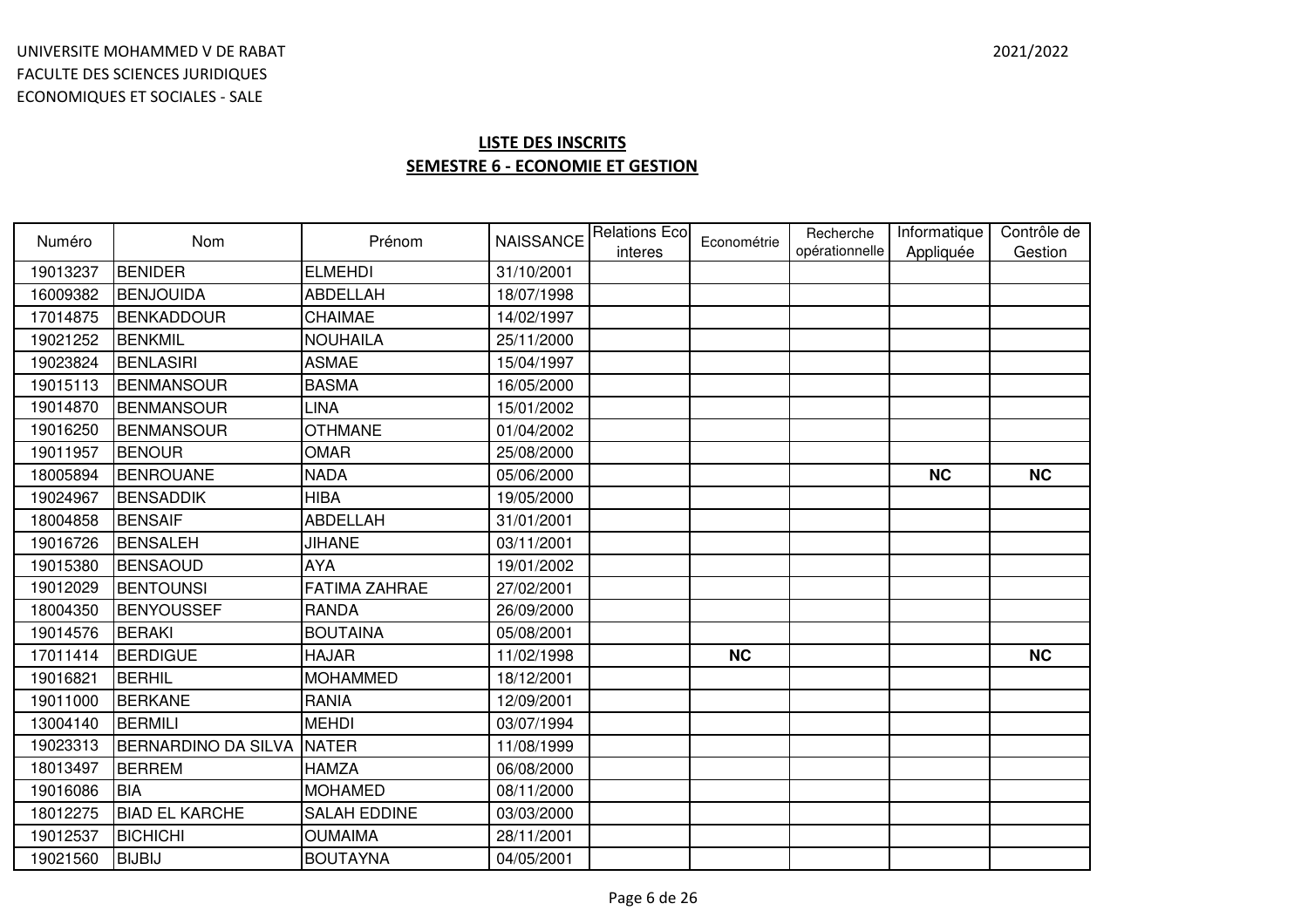| Numéro   | <b>Nom</b>         | Prénom             | <b>NAISSANCE</b> | <b>Relations Eco</b><br>interes | Econométrie | Recherche<br>opérationnelle | Informatique<br>Appliquée | Contrôle de<br>Gestion |
|----------|--------------------|--------------------|------------------|---------------------------------|-------------|-----------------------------|---------------------------|------------------------|
| 19012206 | <b>BKAKLA</b>      | <b>NISSRINE</b>    | 14/07/2001       |                                 |             |                             |                           |                        |
| 15019506 | <b>BOUAOUAD</b>    | <b>KHALID</b>      | 30/04/1998       |                                 |             |                             |                           |                        |
| 18004502 | <b>BOUAYCH</b>     | <b>MOHAMED</b>     | 11/02/2001       |                                 |             |                             |                           |                        |
| 18006752 | <b>BOUAYDI</b>     | <b>ADIL</b>        | 01/02/1999       |                                 |             |                             |                           |                        |
| 16010094 | <b>BOUBARRAD</b>   | <b>NOUHAILA</b>    | 17/04/1999       |                                 |             |                             |                           |                        |
| 19016238 | <b>BOUCHAMA</b>    | <b>IMANE</b>       | 03/11/2001       |                                 |             |                             |                           |                        |
| 19016382 | <b>BOUCHENNAFA</b> | <b>FARAH</b>       | 04/08/2001       |                                 |             |                             |                           |                        |
| 17011417 | <b>BOUCHKARA</b>   | <b>MOHAMMED</b>    | 02/05/1999       |                                 |             |                             |                           |                        |
| 19011982 | <b>BOUDADI</b>     | <b>IHSSANE</b>     | 30/12/1993       |                                 |             |                             |                           |                        |
| 20018961 | <b>BOUDAKHANE</b>  | <b>IMANE</b>       | 04/08/2000       |                                 |             |                             |                           |                        |
| 19016319 | <b>BOUDISS</b>     | <b>IMANE</b>       | 15/01/2001       |                                 |             |                             |                           |                        |
| 19014801 | <b>BOUGAJDI</b>    | <b>MERYEM</b>      | 26/01/2001       |                                 |             |                             |                           |                        |
| 18006051 | <b>BOUGAJDI</b>    | <b>MOHAMED</b>     | 25/11/1998       |                                 |             |                             |                           |                        |
| 17009385 | <b>BOUHADDOUCH</b> | AMINE-ABDELLAH     | 11/01/2000       |                                 |             |                             |                           |                        |
| 19016207 | <b>BOUHIDA</b>     | <b>SAIDA</b>       | 20/11/1980       |                                 |             |                             |                           |                        |
| 19012729 | <b>BOUHMAMA</b>    | <b>OUMAIMA</b>     | 21/07/2001       |                                 |             |                             |                           |                        |
| 19012805 | <b>BOUICHIDAR</b>  | <b>AYMAN</b>       | 09/03/2001       |                                 |             |                             |                           |                        |
| 18021756 | <b>BOUJENBE</b>    | <b>SALMA</b>       | 11/07/2000       |                                 |             |                             |                           |                        |
| 19016605 | <b>BOUJMAL</b>     | <b>HIBA</b>        | 09/03/2002       |                                 |             |                             |                           |                        |
| 19023828 | <b>BOUKEDIR</b>    | <b>IKRAM</b>       | 07/07/1998       |                                 |             |                             |                           |                        |
| 16015640 | <b>BOUKHALFA</b>   | <b>IBTISSAM</b>    | 03/04/1997       |                                 |             |                             | <b>NC</b>                 | <b>NC</b>              |
| 19022318 | <b>BOUKHILANE</b>  | LAMIAE             | 19/09/2001       |                                 |             |                             |                           |                        |
| 18012527 | <b>BOUKHRIT</b>    | <b>MOHAMMED</b>    | 01/02/2001       |                                 |             |                             |                           |                        |
| 19021027 | <b>BOUKHSSIBI</b>  | <b>OTHMANE</b>     | 07/07/1999       |                                 |             |                             |                           |                        |
| 19015966 | <b>BOUKILI</b>     | <b>IDRISS</b>      | 23/08/2001       |                                 |             |                             |                           |                        |
| 18007728 | <b>BOULAID</b>     | LAILA              | 23/03/2000       |                                 |             |                             |                           |                        |
| 19003350 | <b>BOULHIMEZ</b>   | <b>ELHOUSSAINE</b> | 13/01/2002       |                                 |             |                             |                           |                        |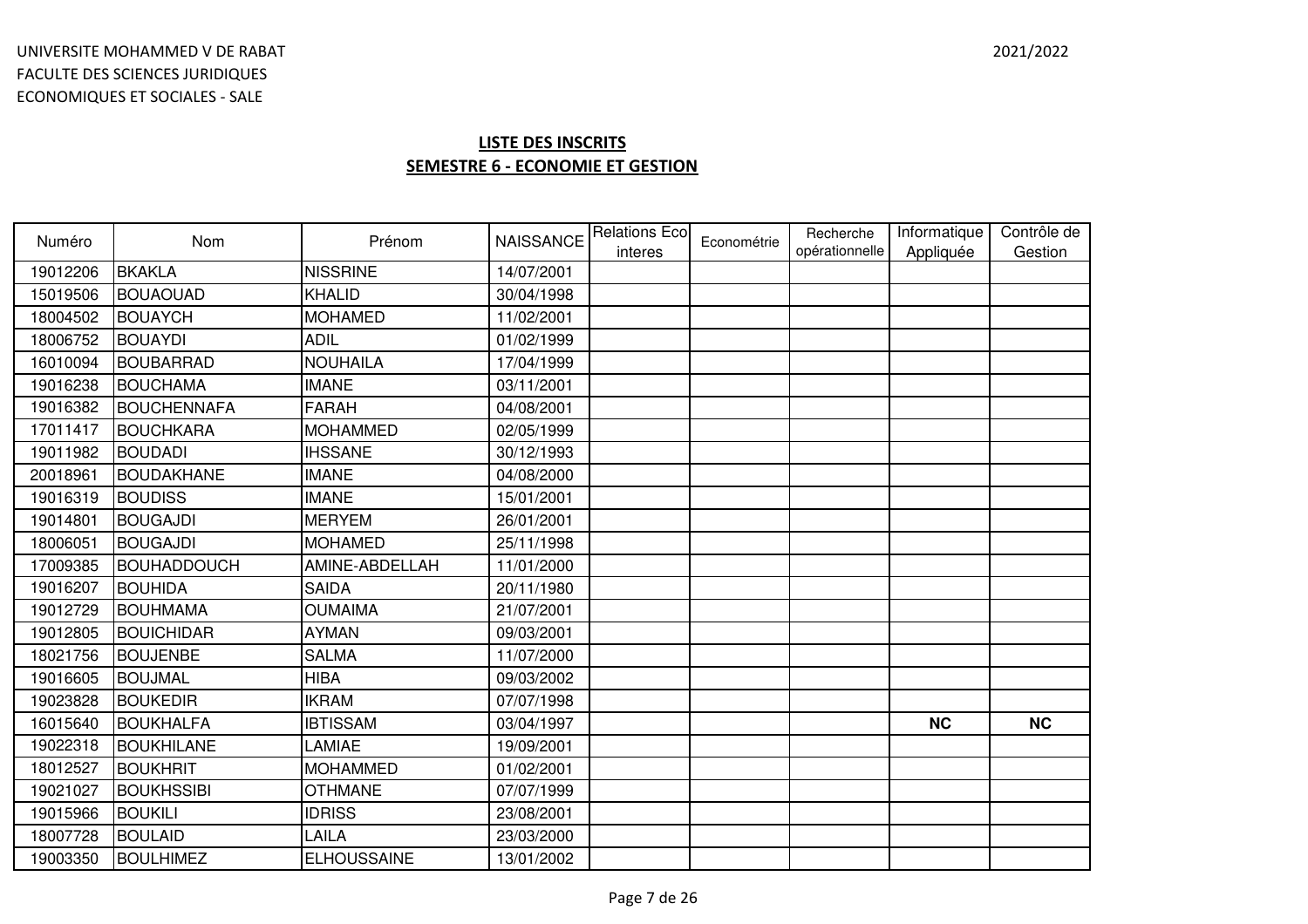| Numéro   | Nom              | Prénom               | <b>NAISSANCE</b> | <b>Relations Eco</b> | Econométrie | Recherche<br>opérationnelle | Informatique | Contrôle de |
|----------|------------------|----------------------|------------------|----------------------|-------------|-----------------------------|--------------|-------------|
| 19014601 | <b>BOUMAY</b>    | <b>OUIAME</b>        | 12/07/2001       | interes              |             |                             | Appliquée    | Gestion     |
| 19015253 | <b>BOUNAIM</b>   | <b>OMAR</b>          | 25/11/2001       |                      |             |                             |              |             |
| 19021329 | <b>BOUNANI</b>   | <b>HASNAA</b>        | 25/12/2000       |                      |             |                             |              |             |
| 16012765 | <b>BOUNOUA</b>   | <b>MANAL</b>         | 26/01/1999       |                      |             |                             |              |             |
| 16009278 | <b>BOUNOUAIR</b> | <b>ELMEHDI</b>       | 04/11/1998       |                      |             |                             |              |             |
| 18005699 | <b>BOUNSSIR</b>  | <b>SOUKAINA</b>      | 09/04/2001       |                      |             |                             |              |             |
| 18015289 | <b>BOURAS</b>    | <b>SABRINE</b>       | 23/02/2001       |                      |             |                             |              |             |
| 17012742 | <b>BOURZZA</b>   | <b>HASNAE</b>        | 06/08/1998       |                      |             |                             |              |             |
| 19012604 | <b>BOUSAKEN</b>  | <b>OUMNIA</b>        | 25/04/2000       |                      |             |                             |              |             |
| 19016275 | <b>BOUSHID</b>   | <b>ABDELKARIM</b>    | 26/08/2001       |                      |             |                             |              |             |
| 18007263 | <b>BOUSSAFRA</b> | <b>ZAKIA</b>         | 01/05/2000       |                      |             |                             |              |             |
| 17011517 | <b>BOUTAHAR</b>  | YAHYA                | 25/02/2000       |                      |             |                             |              |             |
| 19015294 | <b>BOUTSIS</b>   | <b>AHLAM</b>         | 05/07/2002       |                      |             |                             |              |             |
| 16022328 | <b>BOUZIANE</b>  | <b>SAIF EDDINE</b>   | 23/08/1995       |                      |             |                             |              |             |
| 19012713 | <b>BRIKI</b>     | <b>FATIMA ZAHRAE</b> | 29/05/2001       |                      |             |                             |              |             |
| 19025011 | <b>BRISIBE</b>   | <b>FANNY ERIKA</b>   | 12/07/2000       |                      |             |                             |              |             |
| 19011614 | <b>BROKA</b>     | <b>FATINE</b>        | 30/07/2001       |                      |             |                             |              |             |
| 18011829 | <b>BROUKI</b>    | <b>YASMINE</b>       | 17/08/2000       |                      |             |                             |              |             |
| 19016724 | <b>BRROU</b>     | <b>HALA</b>          | 08/09/2000       |                      |             |                             |              |             |
| 18006954 | <b>BRYAJ</b>     | <b>AYOUB</b>         | 10/08/2000       |                      |             |                             |              |             |
| 19013203 | <b>BZIOU</b>     | <b>HASNAE</b>        | 25/11/2001       |                      |             |                             |              |             |
| 17010163 | <b>BZIZ</b>      | CHAIMAE              | 03/07/1999       |                      |             |                             |              |             |
| 18006708 | <b>CHAANOUN</b>  | <b>MOHCINE</b>       | 23/11/1999       |                      |             |                             |              |             |
| 19016642 | <b>CHAFI</b>     | <b>MANAR</b>         | 27/02/2002       |                      |             |                             |              |             |
| 15004692 | <b>CHAHBOUN</b>  | <b>HASNAE</b>        | 30/08/1997       |                      |             |                             |              |             |
| 18006031 | <b>CHAHBOUNE</b> | <b>MAROUANE</b>      | 26/04/2000       |                      |             |                             |              |             |
| 19023149 | <b>CHAKOURI</b>  | <b>MERYEM</b>        | 08/02/1999       |                      |             |                             |              |             |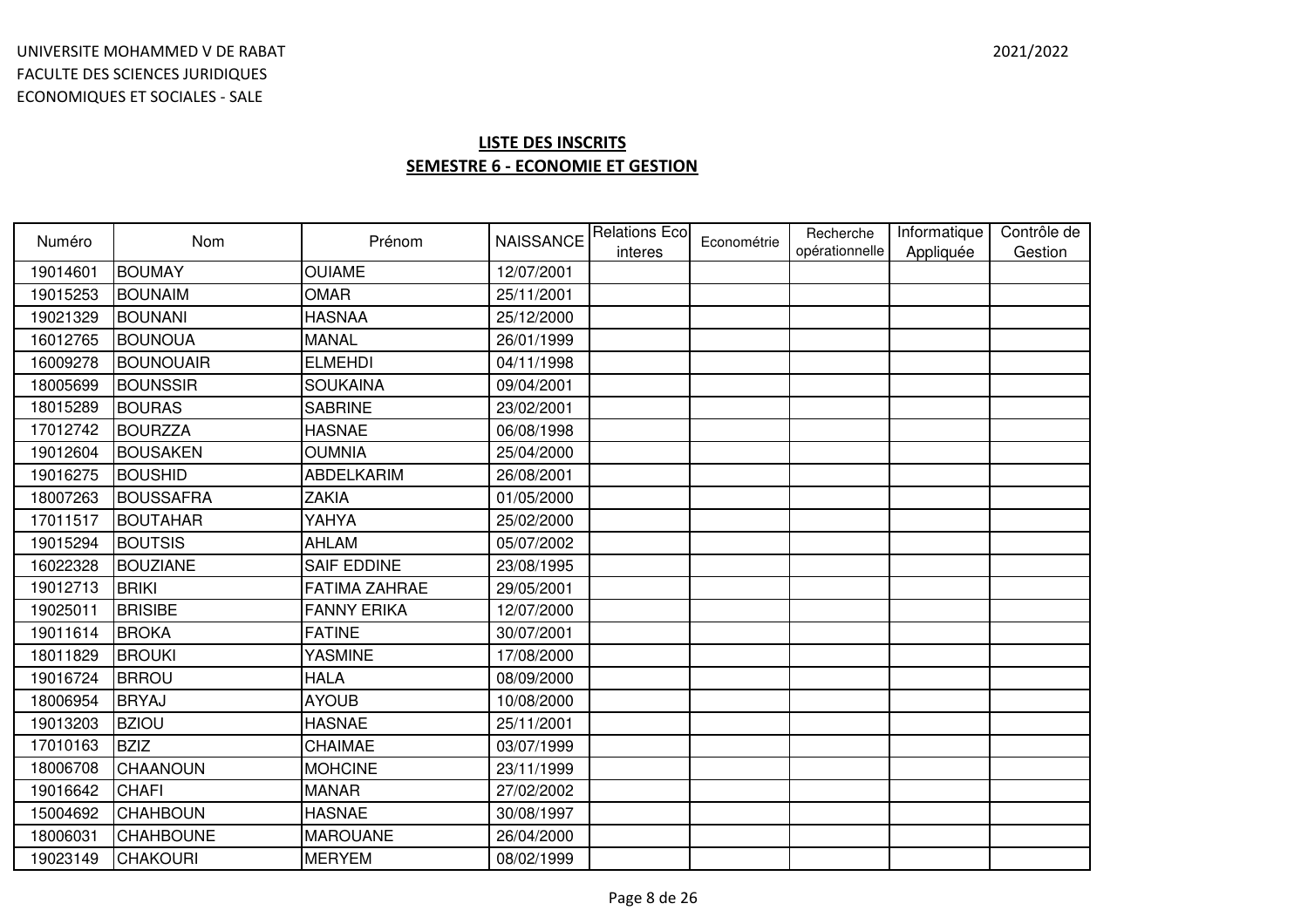| Numéro   | <b>Nom</b>          | Prénom                  | <b>NAISSANCE</b> | <b>Relations Eco</b><br>interes | Econométrie | Recherche<br>opérationnelle | Informatique<br>Appliquée | Contrôle de<br>Gestion |
|----------|---------------------|-------------------------|------------------|---------------------------------|-------------|-----------------------------|---------------------------|------------------------|
| 14006450 | <b>CHAKRI</b>       | <b>HICHAM</b>           | 22/07/1993       |                                 |             |                             |                           |                        |
| 19012677 | <b>CHAMI</b>        | <b>BAHIJA</b>           | 08/03/1999       |                                 |             |                             |                           |                        |
| 18008044 | <b>CHAMKHI</b>      | <b>SALMA</b>            | 22/05/2000       |                                 |             |                             |                           |                        |
| 19015950 | <b>CHAOUI</b>       | <b>NAJWA</b>            | 25/09/2001       |                                 |             |                             |                           |                        |
| 15004144 | <b>CHAOUIR</b>      | <b>HODA</b>             | 25/06/1997       | <b>NC</b>                       |             |                             |                           |                        |
| 17010787 | <b>CHATER</b>       | <b>FATIMA</b>           | 25/06/1999       |                                 |             |                             |                           |                        |
| 18020512 | <b>CHEHITI</b>      | LOUBNA                  | 15/07/1997       |                                 |             |                             |                           |                        |
| 18007813 | <b>CHERKAOUI</b>    | AL BATOUL               | 01/03/1999       |                                 |             |                             |                           |                        |
| 19016379 | <b>CHERKAOUI</b>    | <b>ANAS</b>             | 01/12/2001       |                                 |             |                             |                           |                        |
| 19013180 | <b>CHERKI</b>       | <b>TAHA</b>             | 19/04/2001       |                                 |             |                             |                           |                        |
| 18004925 | <b>CHERRAJ</b>      | <b>MOHAMMED</b>         | 28/12/1999       |                                 |             |                             |                           |                        |
| 19014247 | <b>CHLYH</b>        | LINA                    | 20/06/2001       |                                 |             |                             |                           |                        |
| 19016855 | <b>CHOUBANE</b>     | <b>HATIM</b>            | 01/10/2001       |                                 |             |                             |                           |                        |
| 19022797 | <b>CHOUHIT</b>      | <b>IMANE</b>            | 05/02/1999       |                                 |             |                             |                           |                        |
| 19011908 | <b>CHOUKI</b>       | KHADIJA                 | 17/08/2000       |                                 |             |                             |                           |                        |
| 18006279 | <b>CHOUKI</b>       | <b>ZINEB</b>            | 31/01/2001       |                                 |             |                             |                           |                        |
| 19002868 | <b>CHTIOUI</b>      | <b>ANAS</b>             | 07/12/2000       |                                 |             |                             |                           |                        |
| 19016080 | <b>DAGHOUR</b>      | <b>MERYEM</b>           | 27/05/2001       |                                 |             |                             |                           |                        |
| 18006844 | <b>DAHMOU</b>       | <b>MOHAMED</b>          | 13/05/2000       |                                 |             |                             |                           |                        |
| 18006971 | <b>DAHRA</b>        | <b>RABIA</b>            | 14/10/1999       |                                 |             |                             |                           |                        |
| 19004570 | <b>DAHRAOUI</b>     | LAMYAA                  | 04/02/2002       |                                 |             |                             |                           |                        |
| 19016205 | <b>DAIFI</b>        | <b>FERDAOUSS</b>        | 15/03/2002       |                                 |             |                             |                           |                        |
| 19016181 | <b>DAKHISSE</b>     | <b>AMAL</b>             | 10/01/1999       |                                 |             |                             |                           |                        |
| 19016027 | <b>DAKKAK</b>       | <b>OUMAIMA</b>          | 14/09/2001       |                                 |             |                             |                           |                        |
| 21020294 | <b>DAMEN</b>        | <b>SALMA</b>            | 31/05/1999       |                                 |             |                             |                           |                        |
| 19020279 | <b>DAMMOU</b>       | <b>AYA</b>              | 30/04/2001       |                                 |             |                             |                           |                        |
| 19023332 | <b>DANFA CAMARA</b> | <b>DJENIFER N'BALIA</b> | 15/06/2000       |                                 |             |                             |                           |                        |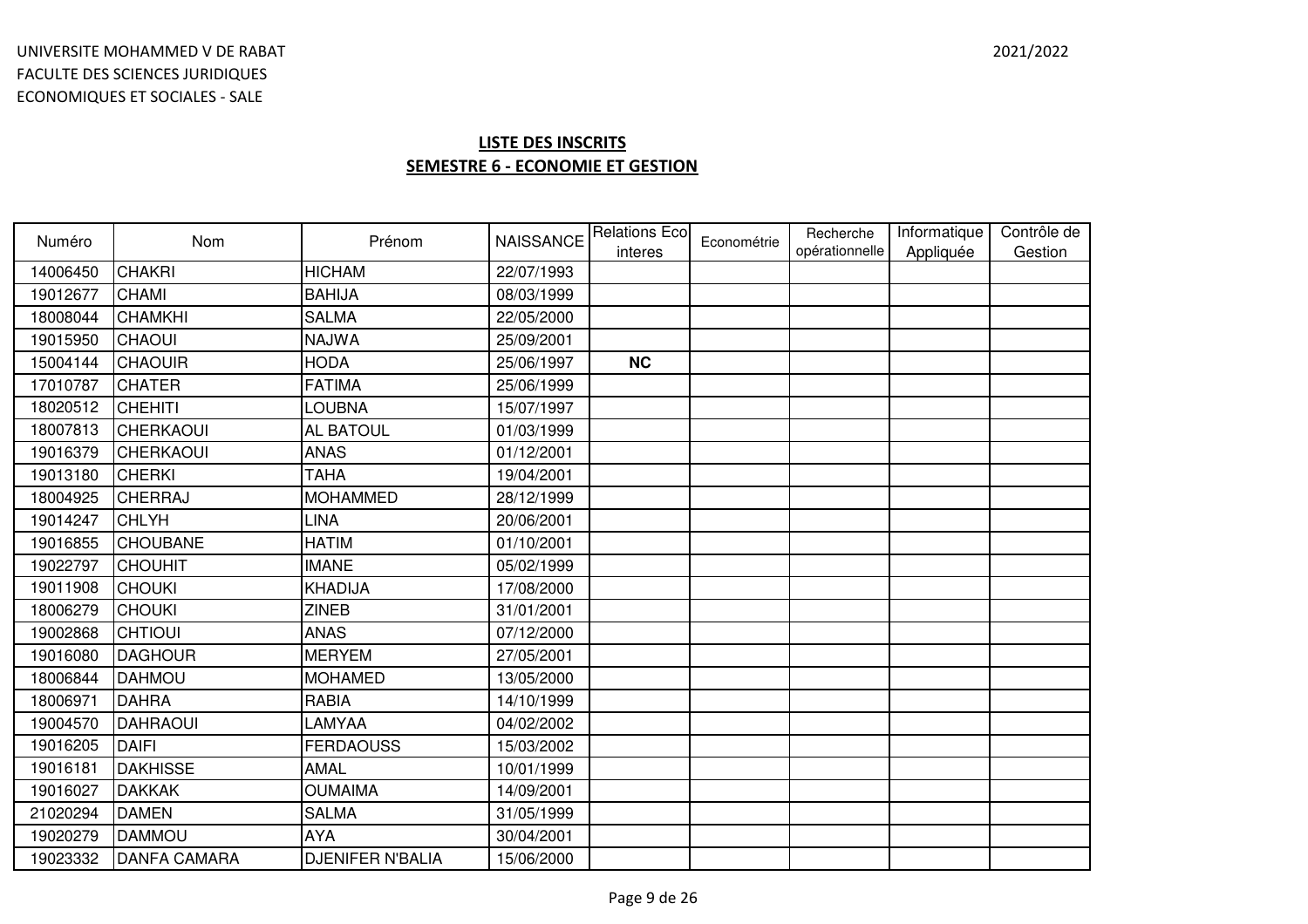| Numéro   | <b>Nom</b>         | Prénom             |            | NAISSANCE Relations Eco<br>interes | Econométrie | Recherche<br>opérationnelle | Informatique<br>Appliquée | Contrôle de<br>Gestion |
|----------|--------------------|--------------------|------------|------------------------------------|-------------|-----------------------------|---------------------------|------------------------|
| 18008078 | <b>DAOUBLALI</b>   | <b>OTHMANE</b>     | 15/03/2000 |                                    |             |                             |                           |                        |
| 19020366 | <b>DAOUDI</b>      | <b>ASMAE</b>       | 28/05/2001 |                                    |             |                             |                           |                        |
| 19012448 | <b>DAOUDI</b>      | <b>OUSSAMA</b>     | 19/04/2001 |                                    |             |                             |                           |                        |
| 19016063 | <b>DARCHA</b>      | <b>SOFIA</b>       | 30/10/2001 |                                    |             |                             |                           |                        |
| 14006458 | <b>DARKAOUI</b>    | <b>MARIYAM</b>     | 03/05/1996 |                                    |             |                             |                           |                        |
| 19016419 | <b>DEHANE</b>      | <b>OUMAIMA</b>     | 08/08/2001 |                                    |             |                             |                           |                        |
| 19016084 | <b>DEHBI</b>       | <b>JAMILA</b>      | 04/09/2001 |                                    |             |                             |                           |                        |
| 19021779 | DELLAJI            | <b>ASMAE</b>       | 28/07/2000 |                                    |             |                             |                           |                        |
| 19014052 | <b>DEROUICH</b>    | <b>ZAKARIA</b>     | 17/09/2001 |                                    |             |                             |                           |                        |
| 19012038 | <b>DGUIGOU</b>     | KHADIJA            | 19/12/2000 |                                    |             |                             |                           |                        |
| 19011902 | <b>DIB</b>         | <b>MERIEM</b>      | 04/08/2001 |                                    |             |                             |                           |                        |
| 19025257 | <b>DIOUF</b>       | <b>AIDA</b>        | 08/08/1997 |                                    |             |                             |                           |                        |
| 19016695 | <b>DLIMI</b>       | <b>MARYAME</b>     | 08/07/2001 |                                    |             |                             |                           |                        |
| 19015292 | <b>DOUIB</b>       | <b>MOHAMED</b>     | 03/02/2002 |                                    |             |                             |                           |                        |
| 19011880 | <b>DOURHMI</b>     | <b>SALMA</b>       | 22/07/2001 |                                    |             |                             |                           |                        |
| 18021711 | <b>DRIOUICH</b>    | <b>CHAIMAE</b>     | 28/06/2000 |                                    |             |                             |                           |                        |
| 16010135 | DRISSI-EL-BOUZAIDI | <b>HOUDA</b>       | 22/07/1998 |                                    |             |                             |                           |                        |
| 18006969 | <b>DYARI</b>       | <b>ISSAM</b>       | 22/02/2001 |                                    |             |                             |                           |                        |
| 19016234 | <b>ECHALA</b>      | <b>MARYAM</b>      | 01/05/2001 |                                    |             |                             |                           |                        |
| 18007107 | <b>ECHCHAIB</b>    | <b>MOHAMMED</b>    | 26/02/2001 |                                    |             |                             |                           |                        |
| 18008553 | <b>ECHCHIKI</b>    | <b>MERYEM</b>      | 27/10/1999 |                                    |             |                             |                           |                        |
| 19011954 | <b>EDDIOURI</b>    | <b>BADR EDDINE</b> | 09/02/2002 |                                    |             |                             |                           |                        |
| 19023340 | <b>EDOUIMI</b>     | <b>OUIAME</b>      | 15/02/2001 |                                    |             |                             |                           |                        |
| 17010375 | <b>EL AANNOUNI</b> | <b>ASMAE</b>       | 31/07/1999 |                                    |             |                             | <b>NC</b>                 | <b>NC</b>              |
| 19022897 | <b>EL AJIRI</b>    | <b>ZAKARIA</b>     | 17/01/1999 |                                    |             |                             |                           |                        |
| 19012749 | <b>EL AMMARI</b>   | <b>CHAIMAE</b>     | 18/03/2002 |                                    |             |                             |                           |                        |
| 18008127 | <b>EL AMRANI</b>   | <b>HAMZA</b>       | 17/12/1999 |                                    |             |                             |                           |                        |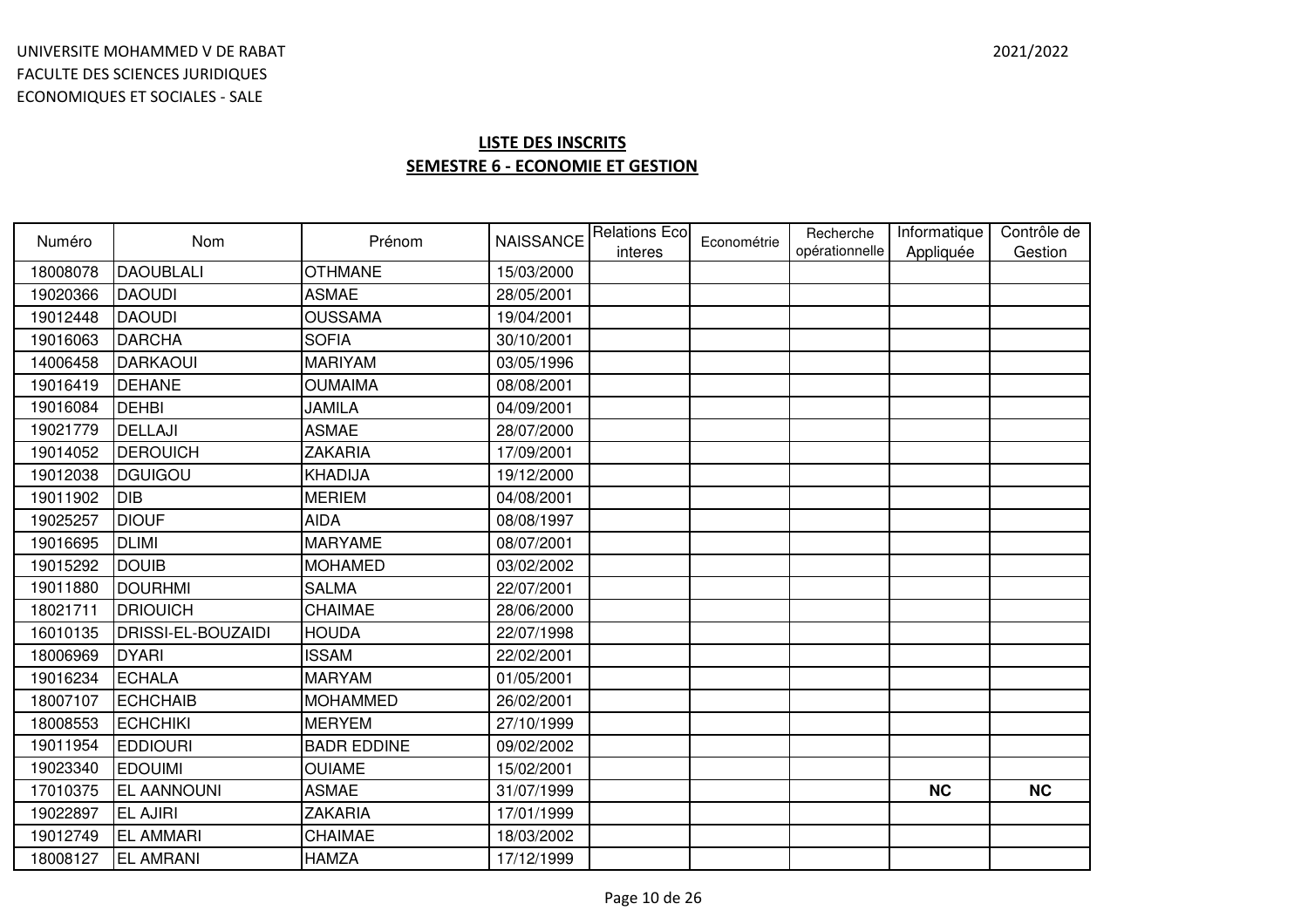| Numéro   | <b>Nom</b>           | Prénom               |            | NAISSANCE Relations Eco<br>interes | Econométrie | Recherche<br>opérationnelle | Informatique<br>Appliquée | Contrôle de<br>Gestion |
|----------|----------------------|----------------------|------------|------------------------------------|-------------|-----------------------------|---------------------------|------------------------|
| 19014893 | <b>EL ASMAI</b>      | <b>SALMA</b>         | 09/11/2001 |                                    |             |                             |                           |                        |
| 17011216 | <b>EL ASSAAD</b>     | <b>FATIMA ZAHRAE</b> | 26/10/1998 |                                    |             |                             |                           |                        |
| 19016034 | <b>EL ATTARI</b>     | <b>MAHA</b>          | 05/10/2001 |                                    |             |                             |                           |                        |
| 17015776 | <b>EL AZZOUZI</b>    | <b>FATIMA ZAHRA</b>  | 31/01/1999 |                                    |             |                             |                           |                        |
| 18007782 | <b>EL BAGHDADI</b>   | <b>MOHAMMED</b>      | 31/12/2000 |                                    |             |                             | <b>NC</b>                 |                        |
| 18022951 | <b>EL BAHJA</b>      | <b>IKRAM</b>         | 12/02/2001 |                                    |             |                             |                           |                        |
| 19013312 | <b>EL BAHJA</b>      | <b>SAMAH</b>         | 14/10/2001 |                                    |             |                             |                           |                        |
| 19017977 | <b>EL BARAKY</b>     | <b>TARIK</b>         | 29/05/1984 |                                    |             |                             |                           |                        |
| 14007358 | <b>EL BAROUDI</b>    | <b>SALMA</b>         | 24/07/1996 |                                    |             |                             |                           |                        |
| 19016391 | <b>EL BARRY</b>      | <b>FATIMA ZAHRA</b>  | 24/11/2001 |                                    |             |                             |                           |                        |
| 16015667 | <b>EL BAZ</b>        | <b>KAWTAR</b>        | 19/11/1998 |                                    |             |                             |                           |                        |
| 18013768 | <b>EL BENNAD</b>     | <b>MERYEM</b>        | 27/01/1999 |                                    |             |                             |                           |                        |
| 16014243 | <b>EL BIDANI</b>     | <b>ALI</b>           | 13/02/1998 |                                    |             |                             |                           |                        |
| 18004572 | <b>EL BOUCHTAOUI</b> | CHAIMAE              | 12/10/2000 |                                    |             |                             |                           |                        |
| 16011299 | <b>EL BOURSOUMI</b>  | <b>ARABI</b>         | 27/10/1998 |                                    |             |                             |                           |                        |
| 18022178 | <b>EL FAHSSI</b>     | <b>YASSER</b>        | 20/09/2000 |                                    |             |                             |                           |                        |
| 19023778 | <b>EL FAKIH</b>      | <b>HAJAR</b>         | 18/05/1999 |                                    |             |                             |                           |                        |
| 19014855 | <b>EL FAKIR</b>      | <b>OUSSAMA</b>       | 04/03/1993 |                                    |             |                             |                           |                        |
| 19013973 | <b>EL FAROUK</b>     | <b>JIHANE</b>        | 01/11/2001 |                                    |             |                             |                           |                        |
| 18021854 | <b>EL GHAZI</b>      | <b>AMINA</b>         | 17/04/2000 |                                    |             |                             |                           |                        |
| 17012167 | EL GHAZOUANI         | <b>ZOUHRA</b>        | 23/09/1997 |                                    |             |                             |                           |                        |
| 19013031 | EL GHOZIYANI         | <b>YASMINE</b>       | 15/04/2002 |                                    |             |                             |                           |                        |
| 19012317 | <b>EL GOUFFI</b>     | <b>HAJAR</b>         | 22/02/2001 |                                    |             |                             |                           |                        |
| 19012341 | <b>EL HABCHI</b>     | <b>ZINEB</b>         | 29/05/2001 |                                    |             |                             |                           |                        |
| 16014563 | <b>EL HABIB</b>      | <b>HAMZA</b>         | 16/03/1998 |                                    |             |                             | <b>NC</b>                 |                        |
| 19014190 | <b>EL HADDIOUI</b>   | SALAH-EDDINE         | 08/11/2001 |                                    |             |                             |                           |                        |
| 19015982 | <b>EL HADJ ALI</b>   | <b>IKRAME</b>        | 21/10/2001 |                                    |             |                             |                           |                        |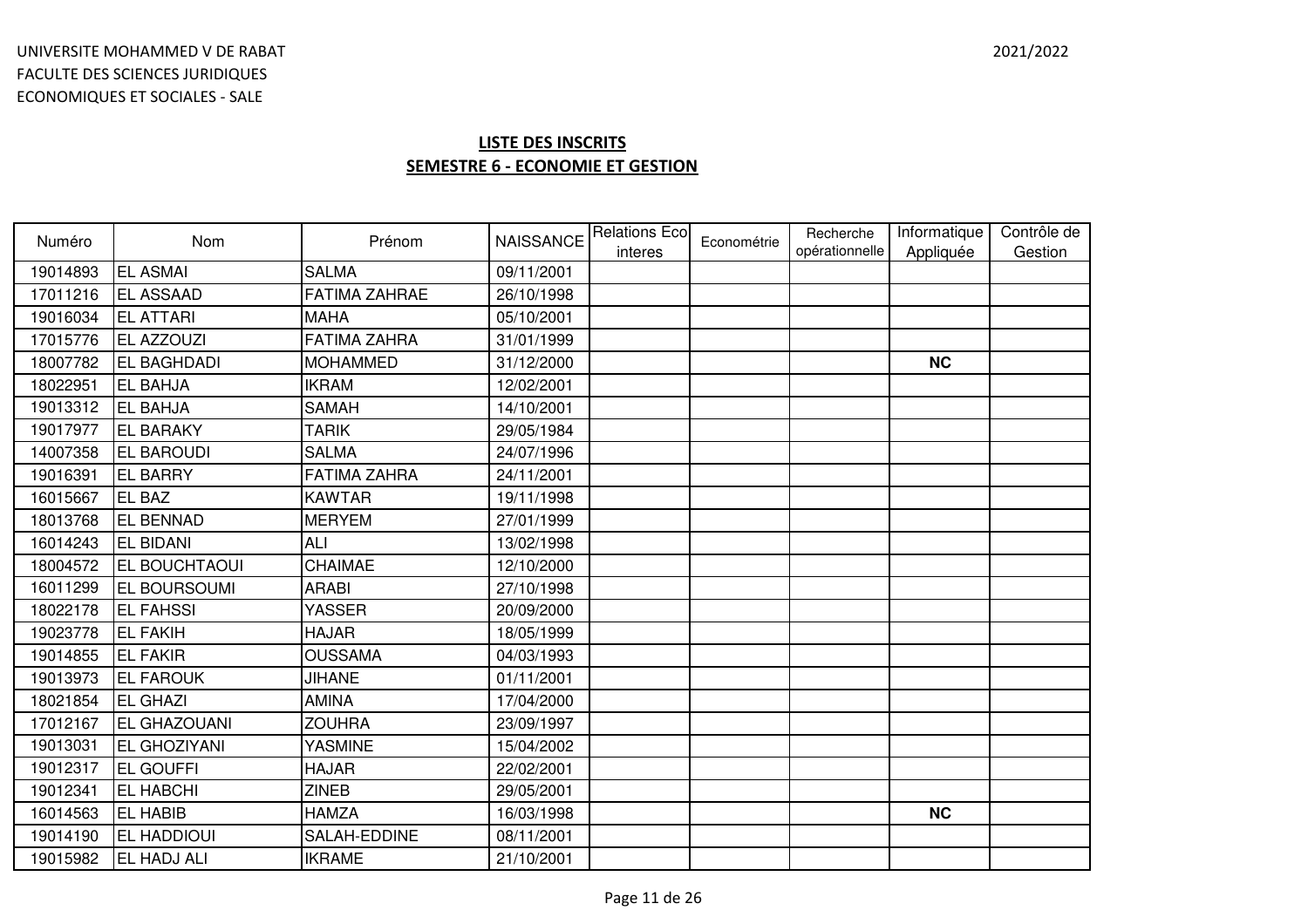| Numéro   | Nom                          | Prénom              | <b>NAISSANCE</b> | <b>Relations Eco</b><br>interes | Econométrie | Recherche<br>opérationnelle | Informatique<br>Appliquée | Contrôle de<br>Gestion |
|----------|------------------------------|---------------------|------------------|---------------------------------|-------------|-----------------------------|---------------------------|------------------------|
| 19016285 | <b>EL HAIMER</b>             | <b>M'BARKA</b>      | 13/01/2001       |                                 |             |                             |                           |                        |
| 19011521 | <b>EL HAIMER</b>             | <b>RIHAB</b>        | 30/03/2001       |                                 |             |                             |                           |                        |
| 18007799 | <b>EL HAJJAJI</b>            | <b>HAJAR</b>        | 11/05/2000       |                                 |             |                             |                           |                        |
| 18008061 | <b>EL HALI</b>               | <b>FADOUA</b>       | 26/03/1998       |                                 |             |                             |                           |                        |
| 18005775 | <b>EL HAMMALI</b>            | <b>KAOUTAR</b>      | 30/08/1996       |                                 |             |                             |                           |                        |
| 19016233 | <b>EL HAMMOURY</b>           | <b>HAJAR</b>        | 09/01/2001       |                                 |             |                             |                           |                        |
| 15004265 | <b>EL HAMZAOUI</b>           | <b>MOHAMMED</b>     | 03/04/1997       |                                 |             |                             |                           |                        |
| 16022337 | <b>EL HANSALI</b>            | <b>BASMA</b>        | 15/04/1995       |                                 |             |                             |                           | <b>NC</b>              |
| 18006421 | <b>EL HARCHA</b>             | <b>RACHID</b>       | 05/10/1999       |                                 |             |                             |                           |                        |
| 18005966 | <b>EL HARRATH</b>            | <b>IHSSANE</b>      | 27/09/2000       |                                 |             |                             |                           |                        |
| 17009245 | <b>EL HAZMI</b>              | LAILA               | 24/09/1995       |                                 | <b>NC</b>   |                             | <b>NC</b>                 | <b>NC</b>              |
| 18007149 | <b>EL HOR</b>                | <b>IMANE</b>        | 14/10/2000       |                                 |             |                             |                           |                        |
| 17009244 | <b>EL HORCHI</b>             | <b>OUSSAMA</b>      | 17/01/1999       |                                 |             |                             |                           |                        |
| 17009205 | <b>EL IDRISSI-EL YACOUBI</b> | <b>JAD</b>          | 15/04/2000       |                                 |             |                             |                           |                        |
| 16010899 | <b>EL IMRANI</b>             | <b>MOUNIR</b>       | 09/01/1997       |                                 |             |                             | <b>NC</b>                 |                        |
| 19016521 | <b>EL JHAD</b>               | <b>FATIMA ZAHRA</b> | 03/06/2001       |                                 |             |                             |                           |                        |
| 17013462 | <b>EL KADERI</b>             | <b>MARYEM</b>       | 27/09/1999       |                                 |             |                             |                           |                        |
| 19022279 | <b>EL KAH</b>                | <b>SALMA</b>        | 06/08/2002       |                                 |             |                             |                           |                        |
| 17011470 | <b>EL KAID</b>               | <b>YASMINE</b>      | 27/10/1999       |                                 |             |                             |                           |                        |
| 18013023 | <b>EL KARAFLI</b>            | <b>SOUKAINA</b>     | 12/03/2001       |                                 |             |                             |                           |                        |
| 18007080 | <b>EL KARHOUNI</b>           | KHALID              | 17/01/2000       |                                 |             |                             |                           |                        |
| 17015906 | <b>EL KARTIT</b>             | <b>IMAD</b>         | 27/06/1999       |                                 |             |                             |                           |                        |
| 15005490 | <b>EL KASRI</b>              | <b>AYOUB</b>        | 23/06/1997       |                                 |             |                             |                           |                        |
| 15005962 | <b>EL KETTARI</b>            | <b>RABAB</b>        | 16/09/1995       |                                 |             |                             |                           |                        |
| 19022841 | <b>EL KHADIR</b>             | <b>ASMAE</b>        | 16/04/1999       |                                 |             |                             |                           |                        |
| 17015517 | <b>EL KHARTA</b>             | <b>AOUATIF</b>      | 20/05/1999       |                                 |             |                             |                           |                        |
| 17011184 | <b>EL KHAZZAR</b>            | <b>HANANE</b>       | 04/06/1999       |                                 |             |                             |                           |                        |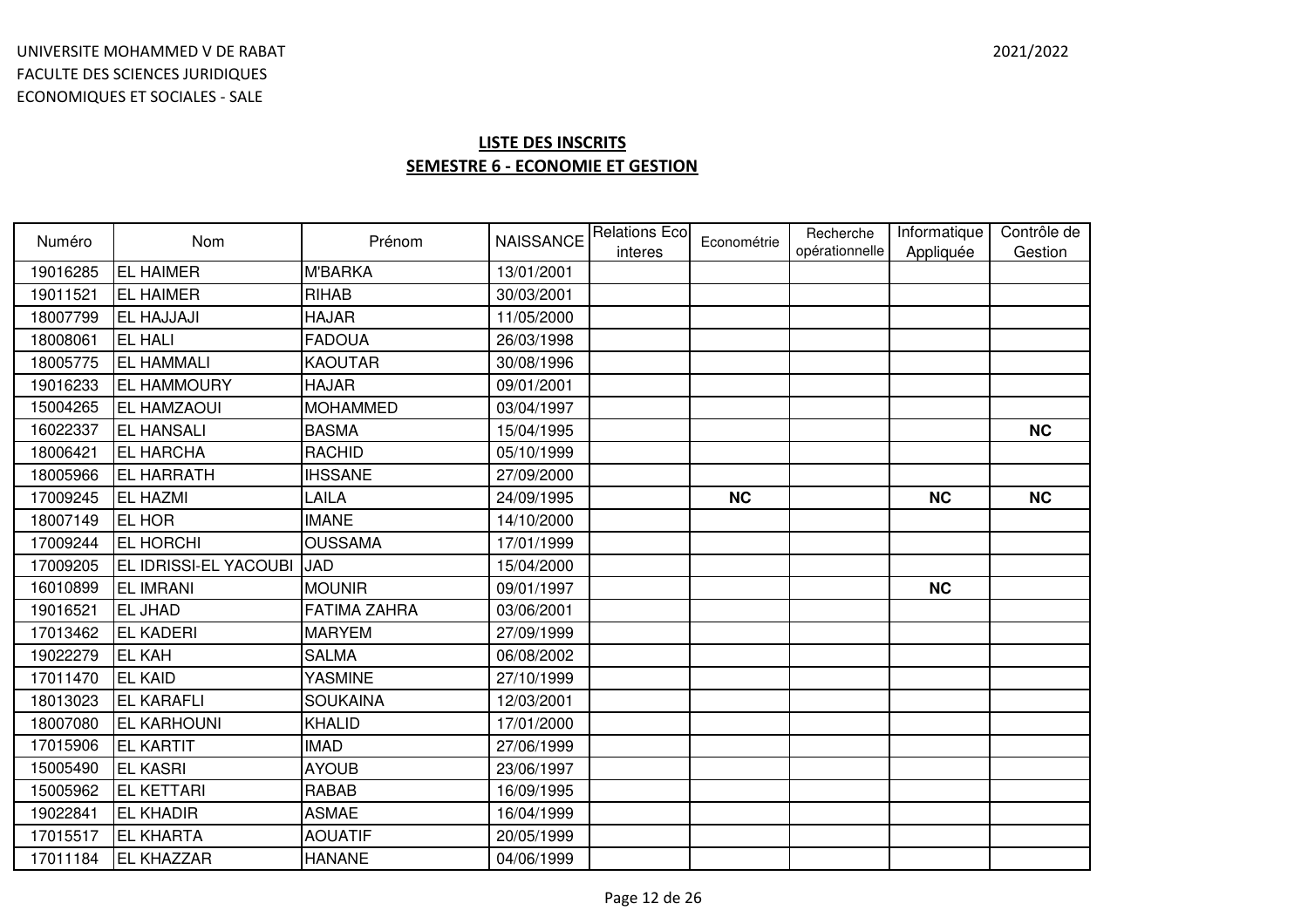| Numéro   | <b>Nom</b>         | Prénom          | <b>NAISSANCE</b> | <b>Relations Eco</b><br>interes | Econométrie | Recherche<br>opérationnelle | Informatique<br>Appliquée | Contrôle de<br>Gestion |
|----------|--------------------|-----------------|------------------|---------------------------------|-------------|-----------------------------|---------------------------|------------------------|
| 14017500 | <b>EL KHCHINE</b>  | <b>IMANE</b>    | 08/09/1996       |                                 |             |                             |                           |                        |
| 19012324 | <b>EL LARHOUI</b>  | FATIMA-ZAHRAE   | 08/02/2002       |                                 |             |                             |                           |                        |
| 18008377 | <b>EL MADANI</b>   | <b>MOUAD</b>    | 29/08/1998       |                                 |             |                             |                           |                        |
| 18023048 | <b>EL MAJIDI</b>   | <b>KAOUTAR</b>  | 23/03/2001       |                                 |             |                             |                           |                        |
| 18007183 | <b>EL MARZOUKI</b> | <b>HANAE</b>    | 29/03/1999       |                                 |             |                             |                           |                        |
| 18005548 | <b>EL MARZOUKI</b> | <b>ZIAD</b>     | 01/11/2000       |                                 |             |                             |                           |                        |
| 19016366 | <b>EL MASAOUDI</b> | <b>RACHIDA</b>  | 18/03/1988       |                                 |             |                             |                           |                        |
| 17009782 | <b>EL MASTARI</b>  | <b>INTISSAR</b> | 08/01/1999       |                                 |             |                             |                           |                        |
| 16015011 | <b>EL MELIH</b>    | <b>KAWTAR</b>   | 18/02/1998       |                                 |             |                             | <b>NC</b>                 |                        |
| 18004632 | <b>EL MESKINE</b>  | <b>KHADIJA</b>  | 01/08/2000       |                                 |             |                             |                           |                        |
| 18006748 | <b>EL MESKINE</b>  | SAID            | 16/02/2001       |                                 |             |                             |                           |                        |
| 19014199 | <b>EL MEZIANE</b>  | <b>MARIEM</b>   | 22/11/2000       |                                 |             |                             |                           |                        |
| 19012142 | <b>EL MIRI</b>     | <b>ELMEHDI</b>  | 24/02/2002       |                                 |             |                             |                           |                        |
| 16011428 | <b>EL MOUDEN</b>   | <b>NOURA</b>    | 10/07/1995       |                                 |             |                             | <b>NC</b>                 |                        |
| 19011483 | <b>EL MOUSSIKI</b> | HIBAT ALLAH     | 16/09/2001       |                                 |             |                             |                           |                        |
| 15008813 | <b>EL OIRIACHI</b> | <b>ADNANE</b>   | 30/07/1996       |                                 |             |                             |                           |                        |
| 19022798 | <b>EL OMARI</b>    | <b>ILHAM</b>    | 05/04/1999       |                                 |             |                             |                           |                        |
| 15024946 | <b>EL OTHEMANI</b> | <b>MAROUA</b>   | 02/01/1997       |                                 |             |                             |                           |                        |
| 15004305 | <b>EL OUAHDI</b>   | <b>HIND</b>     | 08/09/1996       |                                 |             |                             | <b>NC</b>                 |                        |
| 19004057 | <b>EL OUASSIF</b>  | <b>IHSSANE</b>  | 25/05/2001       |                                 |             |                             |                           |                        |
| 18022819 | EL QABBOUCHI       | <b>HANAE</b>    | 24/01/2000       |                                 |             |                             |                           |                        |
| 19011966 | <b>EL YAOUISSI</b> | <b>SALMA</b>    | 10/11/2001       |                                 |             |                             |                           |                        |
| 19004076 | <b>EL YAOUISSI</b> | <b>ZINEB</b>    | 01/05/2001       |                                 |             |                             |                           |                        |
| 19015999 | <b>ELABOUDI</b>    | <b>AMYNE</b>    | 05/05/2001       |                                 |             |                             |                           |                        |
| 18008148 | <b>ELAHMAR</b>     | <b>SOUHAILA</b> | 22/01/2000       |                                 |             |                             |                           |                        |
| 17010988 | <b>ELALOUANI</b>   | <b>AMINA</b>    | 10/08/1999       |                                 |             |                             |                           |                        |
| 17011176 | <b>ELAMRANI</b>    | <b>BTISSAM</b>  | 12/01/1997       |                                 |             |                             |                           |                        |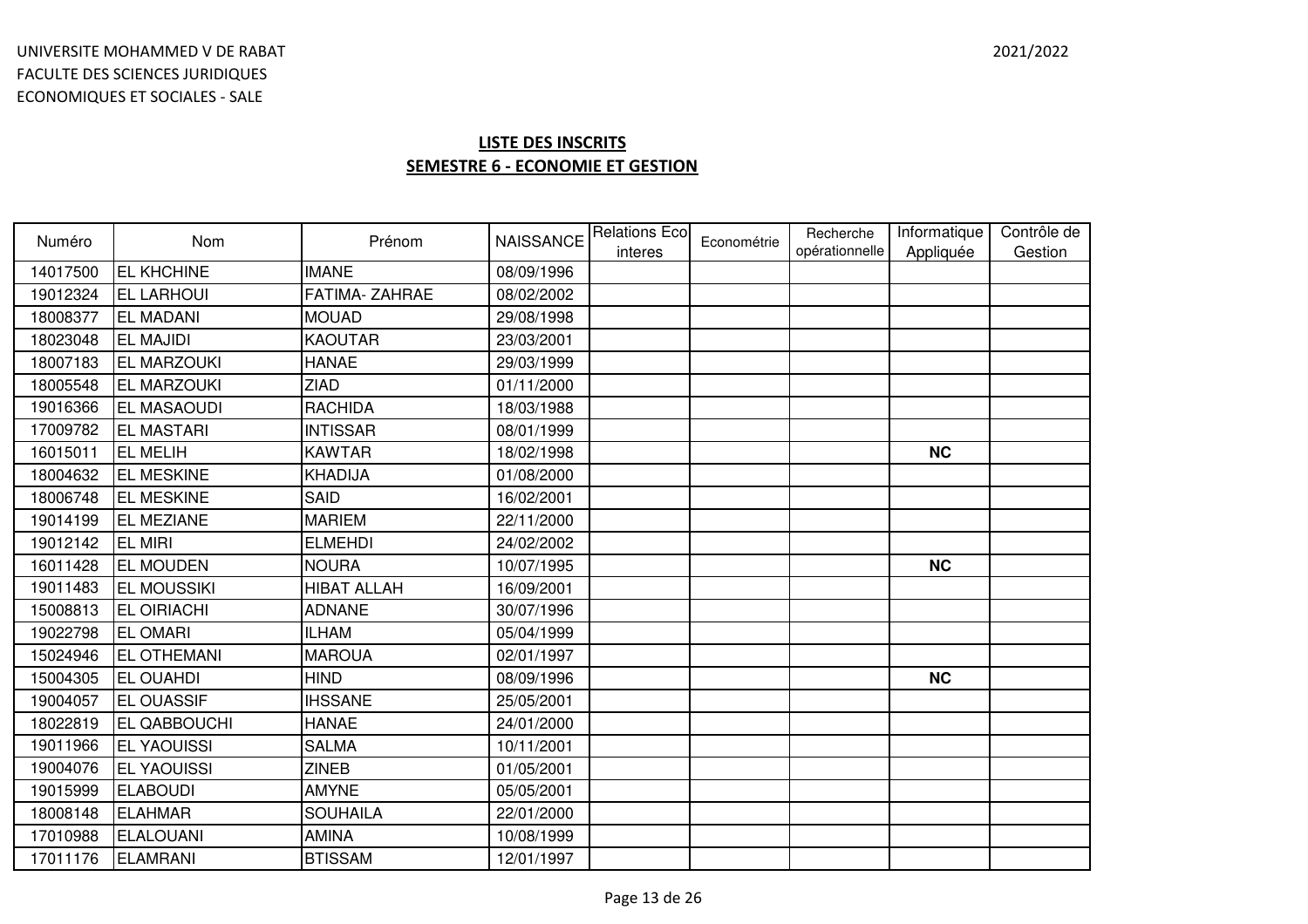| Numéro   | <b>Nom</b>             | Prénom          | <b>NAISSANCE</b> | <b>Relations Ecol</b><br>interes | Econométrie | Recherche<br>opérationnelle | Informatique<br>Appliquée | Contrôle de<br>Gestion |
|----------|------------------------|-----------------|------------------|----------------------------------|-------------|-----------------------------|---------------------------|------------------------|
| 19003455 | <b>ELASRI</b>          | <b>SOUHAIL</b>  | 07/05/2001       |                                  |             |                             |                           |                        |
| 17011186 | <b>ELASSAL</b>         | <b>MOUNA</b>    | 16/10/1998       |                                  |             |                             |                           |                        |
| 18004512 | <b>ELATTAOUI</b>       | <b>OUSSAMA</b>  | 06/02/2001       |                                  |             |                             |                           |                        |
| 19014162 | <b>ELATTARI</b>        | <b>DOUHA</b>    | 08/10/2001       |                                  |             |                             |                           |                        |
| 19016323 | <b>ELBARGHMI</b>       | <b>ASMAE</b>    | 15/12/2000       |                                  |             |                             |                           |                        |
| 19015212 | <b>ELBOUKROUNI</b>     | <b>KHADIJA</b>  | 06/06/2002       |                                  |             |                             |                           |                        |
| 19016670 | <b>ELGHALI</b>         | <b>HIND</b>     | 05/04/2001       |                                  |             |                             |                           |                        |
| 18008399 | ELGHAZZALI             | <b>MERYEM</b>   | 20/04/2000       |                                  |             |                             |                           |                        |
| 18007698 | <b>ELGHEZAOUY</b>      | <b>OUMAIMA</b>  | 26/11/1999       |                                  |             |                             |                           |                        |
| 16010572 | <b>ELHADDAD</b>        | <b>WAFAA</b>    | 22/12/1998       |                                  |             |                             |                           | <b>NC</b>              |
| 19016729 | <b>ELHADI</b>          | KHADIJA         | 11/06/2001       |                                  |             |                             |                           |                        |
| 16009342 | <b>ELHAISSOUFI</b>     | <b>FARAH</b>    | 12/09/1998       |                                  |             |                             |                           |                        |
| 18006553 | ELHAJJI                | <b>AYMANE</b>   | 01/07/2000       |                                  |             |                             |                           |                        |
| 18005779 | ELHAJJI                | <b>IMANE</b>    | 09/11/2001       |                                  |             |                             |                           |                        |
| 19012963 | <b>ELHAJOUI</b>        | <b>HOUDA</b>    | 01/11/2001       |                                  |             |                             |                           |                        |
| 19012424 | <b>ELHAJOUI</b>        | LAILA           | 26/01/2002       |                                  |             |                             |                           |                        |
| 19020408 | <b>ELHALHOULI</b>      | <b>HALA</b>     | 15/05/2001       |                                  |             |                             |                           |                        |
| 19001951 | <b>ELHAMMOUMI</b>      | <b>ASSIA</b>    | 24/11/2001       |                                  |             |                             |                           |                        |
| 19021920 | <b>ELHAMZAOUI</b>      | <b>AYA</b>      | 07/01/2002       |                                  |             |                             |                           |                        |
| 15004132 | <b>ELHANCHOUD</b>      | <b>MOHAMED</b>  | 17/12/1995       |                                  |             |                             |                           |                        |
| 19016754 | <b>ELHAYANI KARBAL</b> | <b>SAFAE</b>    | 01/01/2002       |                                  |             |                             |                           |                        |
| 19016601 | <b>ELHOR</b>           | <b>MERYEM</b>   | 25/09/2000       |                                  |             |                             |                           |                        |
| 19012637 | <b>ELHOU</b>           | <b>MANAL</b>    | 06/08/2001       |                                  |             |                             |                           |                        |
| 19010262 | <b>ELJAOUHARI</b>      | ABDELLAH        | 26/01/2001       |                                  |             |                             |                           |                        |
| 18014628 | <b>ELKHALFI-DRISSI</b> | <b>KHALID</b>   | 16/11/1999       |                                  |             |                             |                           |                        |
| 19011599 | <b>ELKHAMMASSI</b>     | <b>SOUHAILA</b> | 25/09/2001       |                                  |             |                             |                           |                        |
| 16014234 | <b>ELLOUZI</b>         | <b>AYOUB</b>    | 09/10/1999       |                                  |             |                             |                           |                        |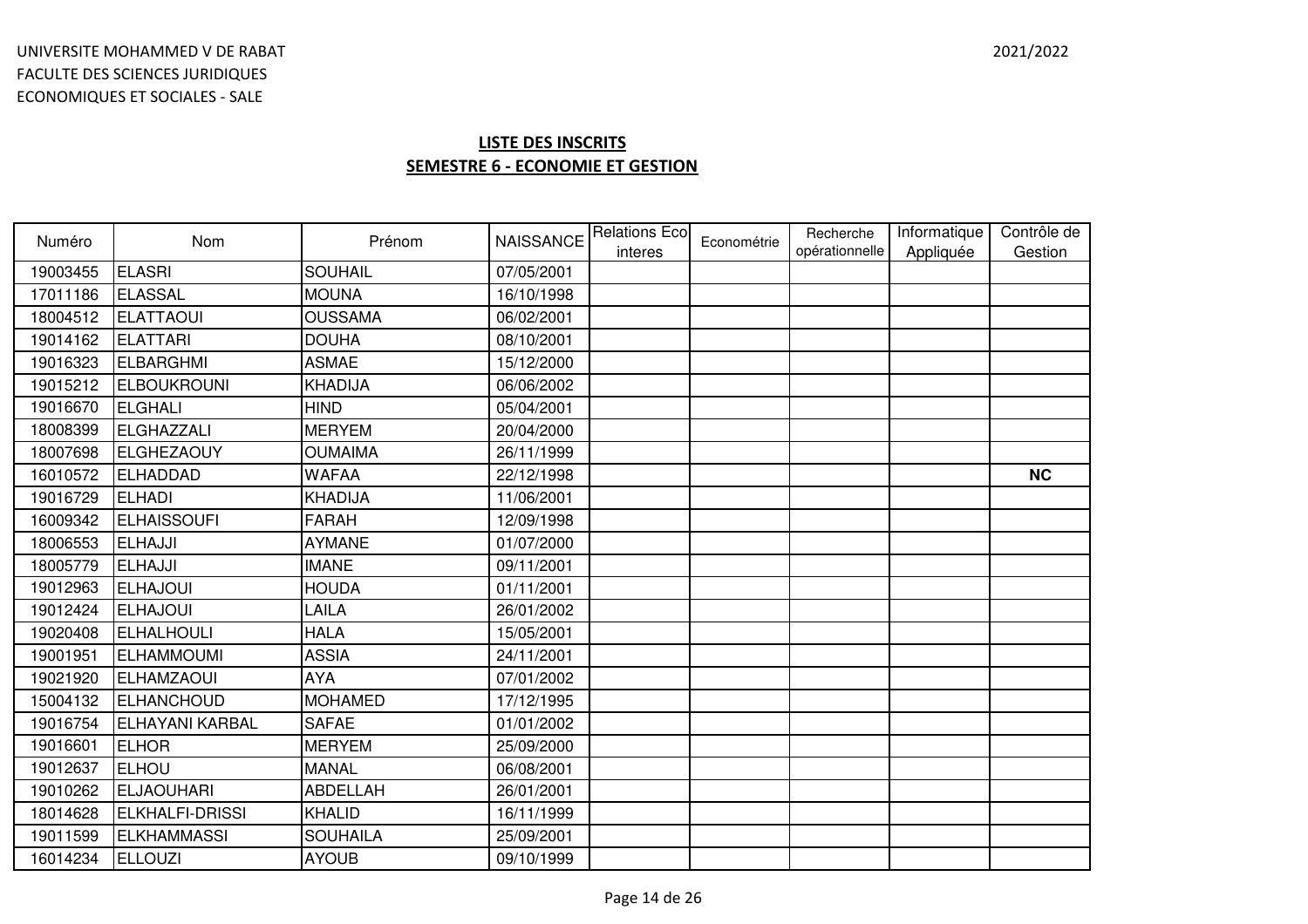| Numéro   | Nom                | Prénom                | <b>NAISSANCE</b> | <b>Relations Eco</b><br>interes | Econométrie | Recherche<br>opérationnelle | Informatique<br>Appliquée | Contrôle de<br>Gestion |
|----------|--------------------|-----------------------|------------------|---------------------------------|-------------|-----------------------------|---------------------------|------------------------|
| 18008260 | ELMABROUKI         | <b>KHADIJA</b>        | 22/09/2000       |                                 |             |                             |                           |                        |
| 18023011 | <b>ELMABTOUL</b>   | <b>DOUNIA</b>         | 31/03/2000       |                                 |             |                             |                           |                        |
| 19016217 | ELMENKARI          | <b>AMINE</b>          | 27/02/2001       |                                 |             |                             |                           |                        |
| 21026724 | <b>ELMORCHADI</b>  | <b>OUIJDANE</b>       | 15/12/1998       |                                 |             |                             |                           |                        |
| 12010559 | <b>ELOUAJDI</b>    | <b>FATIMA</b>         | 15/05/1994       |                                 | <b>NC</b>   |                             | <b>NC</b>                 |                        |
| 19013104 | <b>ELRHOUFAIRI</b> | <b>OTHMANE</b>        | 23/06/2001       |                                 |             |                             |                           |                        |
| 19015173 | <b>ENNACIRI</b>    | CHAIMAE               | 23/04/2001       |                                 |             |                             |                           |                        |
| 19013157 | <b>ENNAIJA</b>     | <b>OUSSAMA</b>        | 18/10/2001       |                                 |             |                             |                           |                        |
| 19015260 | <b>ER RADY</b>     | <b>NOUHAILA</b>       | 08/11/2001       |                                 |             |                             |                           |                        |
| 19012233 | <b>ERRAHMANI</b>   | <b>REDOUANE</b>       | 10/02/2001       |                                 |             |                             |                           |                        |
| 18013656 | <b>ES SELLAMI</b>  | <b>ANOUAR</b>         | 07/11/2000       |                                 |             |                             |                           |                        |
| 20021432 | <b>ES-SAHLY</b>    | <b>MANAL</b>          | 06/12/1997       |                                 |             |                             |                           |                        |
| 18005859 | <b>ES-SEKHYRY</b>  | <b>MERYEM</b>         | 10/02/2000       |                                 |             |                             |                           |                        |
| 17012218 | <b>ES-SELASY</b>   | <b>KAWTAR</b>         | 03/12/1996       |                                 |             |                             | <b>NC</b>                 | <b>NC</b>              |
| 19003428 | <b>ESMILI</b>      | <b>MEHDI</b>          | 19/11/2001       |                                 |             |                             |                           |                        |
| 18004541 | <b>ESSABER</b>     | <b>YASSINE</b>        | 16/07/2000       |                                 |             |                             |                           |                        |
| 18004629 | <b>ESSAFI</b>      | <b>REDA</b>           | 11/08/2000       |                                 |             |                             |                           |                        |
| 17014993 | <b>ESSAIDI</b>     | <b>FATIMA EZZAHRA</b> | 09/10/1999       |                                 |             |                             |                           |                        |
| 18004852 | <b>ESSANAJI</b>    | <b>AYMAN</b>          | 12/05/2000       |                                 |             |                             |                           |                        |
| 16010454 | <b>ESSBAI</b>      | <b>RIM</b>            | 06/08/1998       |                                 |             |                             |                           |                        |
| 19016638 | <b>ESSLIMANI</b>   | <b>OUMAIMA</b>        | 19/07/2001       |                                 |             |                             |                           |                        |
| 19021273 | <b>ESSMAHI</b>     | <b>BOUCHRA</b>        | 17/02/2001       |                                 |             |                             |                           |                        |
| 19015987 | <b>ETTEJANI</b>    | <b>HAYAT</b>          | 12/10/2001       |                                 |             |                             |                           |                        |
| 18006858 | <b>EZ-ZAHIR</b>    | <b>JIHANE</b>         | 25/06/2000       |                                 |             |                             |                           |                        |
| 18007751 | <b>EZZARHOUNI</b>  | <b>NOUHAILA</b>       | 13/11/2000       |                                 |             |                             |                           |                        |
| 19012358 | <b>EZZAYAKH</b>    | <b>SOUKAINA</b>       | 03/04/2001       |                                 |             |                             |                           |                        |
| 18005849 | <b>EZZOUBIR</b>    | <b>FADWA</b>          | 18/09/2000       |                                 |             |                             |                           |                        |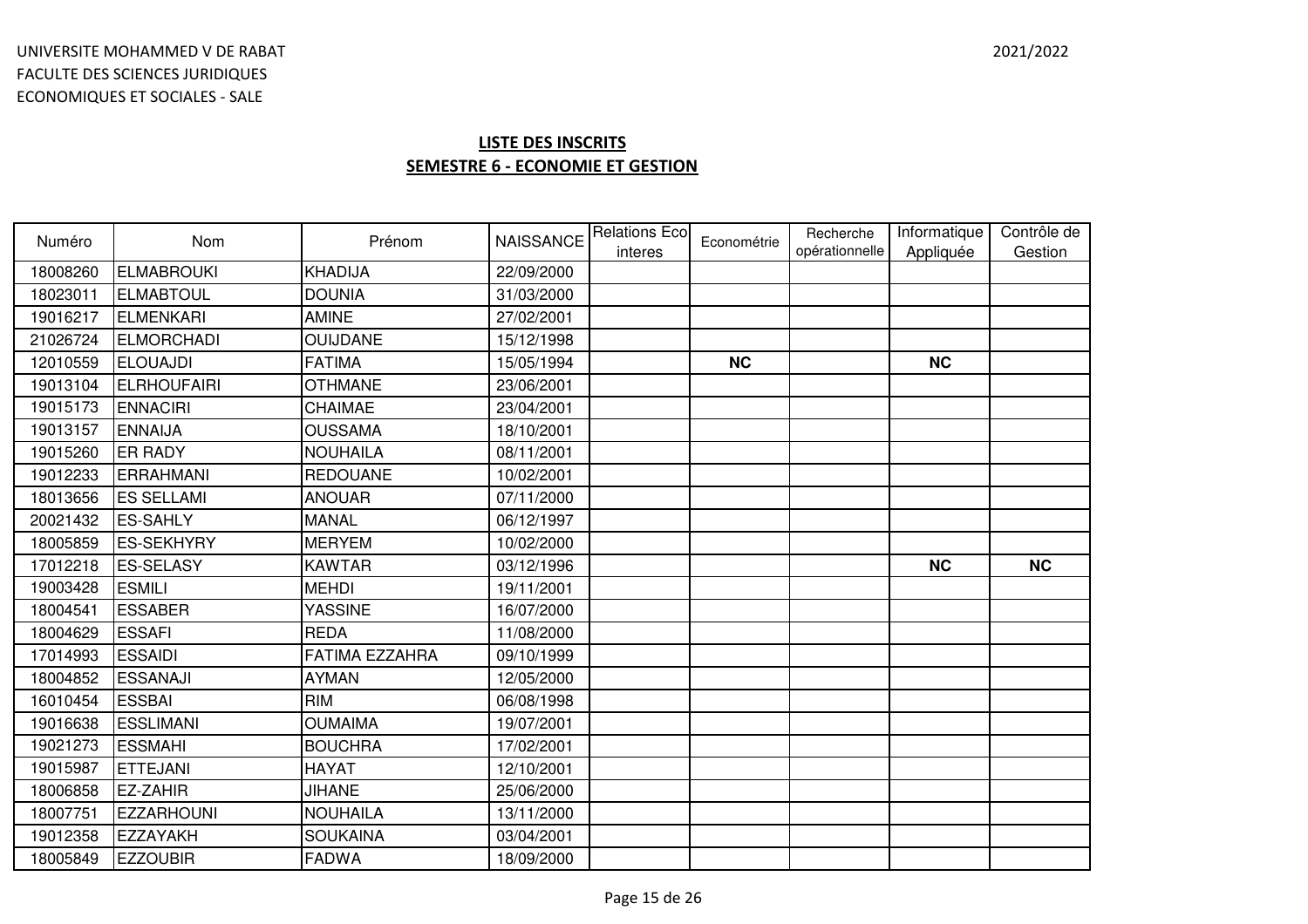| Numéro   | Nom                 | Prénom           | <b>NAISSANCE</b> | <b>Relations Eco</b><br>interes | Econométrie | Recherche<br>opérationnelle | Informatique<br>Appliquée | Contrôle de<br>Gestion |
|----------|---------------------|------------------|------------------|---------------------------------|-------------|-----------------------------|---------------------------|------------------------|
| 19022812 | <b>FADOUAH</b>      | EL HASSANIA      | 20/07/1999       |                                 |             |                             |                           |                        |
| 15004251 | <b>FAKIR</b>        | <b>IMANE</b>     | 08/11/1997       |                                 |             |                             |                           |                        |
| 19016593 | <b>FIDOUDI</b>      | <b>MAHA</b>      | 28/10/2001       |                                 |             |                             |                           |                        |
| 19013227 | <b>FLISSATE</b>     | CHAIMAE          | 18/02/2002       |                                 |             |                             |                           |                        |
| 19021972 | <b>FNOUNE</b>       | <b>KAWTAR</b>    | 01/03/2002       |                                 |             |                             |                           |                        |
| 19014990 | <b>FOUTLANE</b>     | <b>MUSTAPHA</b>  | 21/11/2001       |                                 |             |                             |                           |                        |
| 14009169 | <b>FOUTTA</b>       | <b>HAMZA</b>     | 19/10/1996       | <b>NC</b>                       | <b>NC</b>   |                             | <b>NC</b>                 |                        |
| 18020945 | FRAINE              | <b>ILIASS</b>    | 30/03/1991       |                                 |             |                             |                           |                        |
| 18005741 | <b>GAMANI</b>       | <b>HAMZA</b>     | 26/01/2001       |                                 |             |                             |                           |                        |
| 19021159 | <b>GARACH</b>       | <b>NOUHAILA</b>  | 21/06/2000       |                                 |             |                             |                           |                        |
| 16015139 | <b>GHATOUSS</b>     | <b>MOHAMMED</b>  | 19/06/1994       |                                 |             |                             | <b>NC</b>                 | <b>NC</b>              |
| 19011477 | <b>GHOUSSY</b>      | <b>SAFAE</b>     | 05/02/2002       |                                 |             |                             |                           |                        |
| 16020650 | <b>GOMES JUNIOR</b> | ALBERTO LOURENCO | 22/06/1992       | <b>NC</b>                       |             |                             | <b>NC</b>                 | <b>NC</b>              |
| 19014235 | GOUGOUZ             | <b>SOUKAINA</b>  | 29/03/2001       |                                 |             |                             |                           |                        |
| 19013111 | <b>GOUMRHAR</b>     | <b>HIBA</b>      | 04/03/2002       |                                 |             |                             |                           |                        |
| 19013032 | <b>GOUNINE</b>      | <b>ZINEB</b>     | 28/01/2002       |                                 |             |                             |                           |                        |
| 19013160 | <b>GUEDDAR</b>      | <b>AYA</b>       | 19/11/2001       |                                 |             |                             |                           |                        |
| 18007129 | <b>GUENAOUAT</b>    | <b>MERYEM</b>    | 22/11/2000       |                                 |             |                             |                           |                        |
| 17009263 | <b>GUENDAOUI</b>    | YOUSSEF          | 30/03/2000       |                                 |             |                             | <b>NC</b>                 |                        |
| 19011925 | <b>GUENNOUN</b>     | <b>ZAKARIA</b>   | 21/01/2000       |                                 |             |                             |                           |                        |
| 19016019 | <b>HABIB ALLAH</b>  | <b>NESSRINE</b>  | 26/11/1998       |                                 |             |                             |                           |                        |
| 18008036 | <b>HADADI</b>       | <b>MERIEM</b>    | 04/07/1999       |                                 |             |                             |                           |                        |
| 18004644 | <b>HADAR</b>        | LAMIAE           | 15/09/2000       |                                 |             |                             |                           |                        |
| 18012444 | <b>HADDAD</b>       | <b>IKRAM</b>     | 12/12/2000       |                                 |             |                             |                           |                        |
| 19021775 | <b>HADDADI</b>      | <b>KHADIJA</b>   | 12/01/1999       |                                 |             |                             |                           |                        |
| 18008865 | <b>HADDAJI</b>      | <b>IMANE</b>     | 21/04/2000       |                                 |             |                             |                           |                        |
| 17011427 | <b>HADDANI</b>      | <b>OUISSAL</b>   | 24/07/1998       |                                 |             |                             |                           |                        |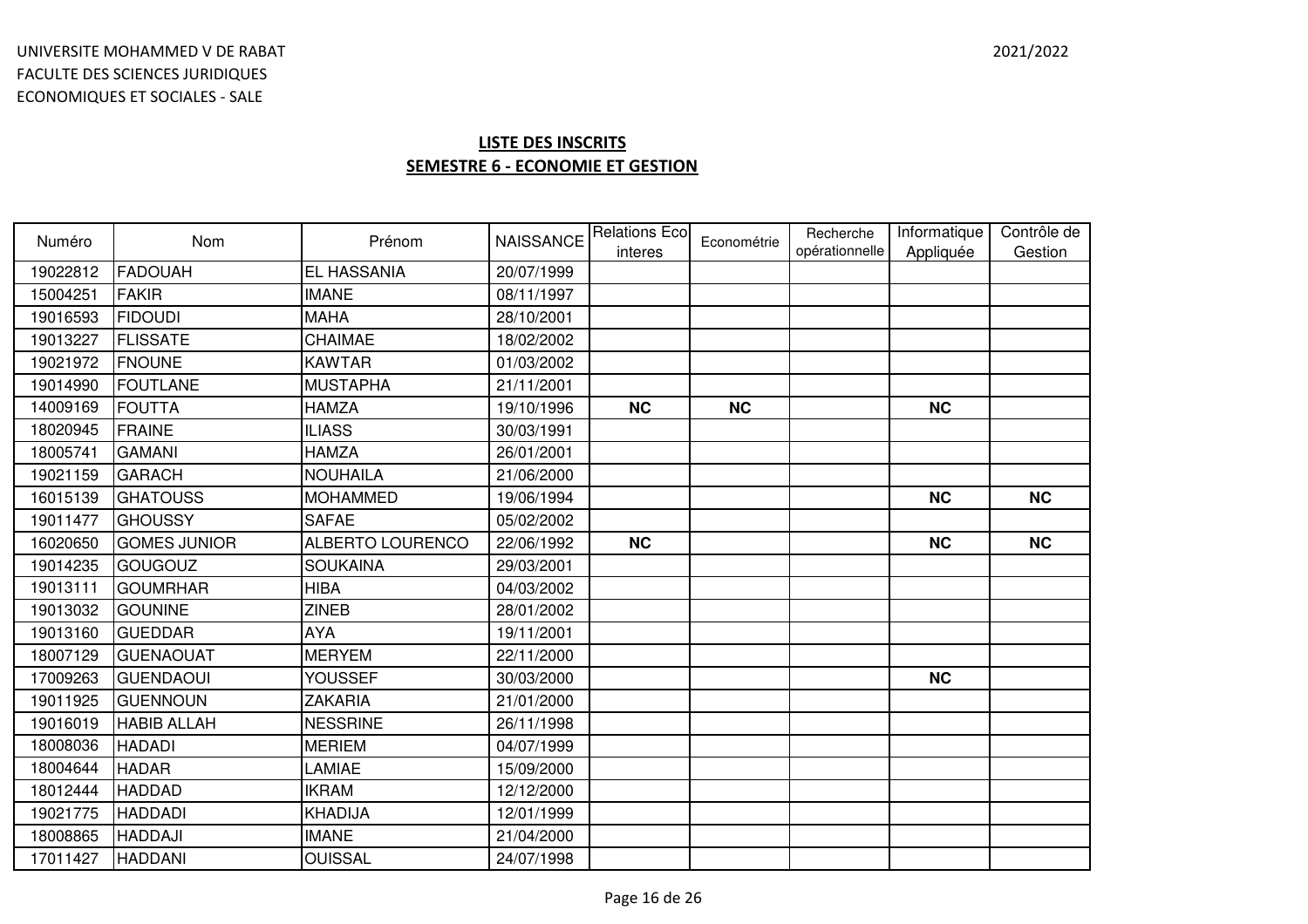| Numéro   | <b>Nom</b>            | Prénom           | <b>NAISSANCE</b> | <b>Relations Eco</b> | Econométrie | Recherche<br>opérationnelle | Informatique | Contrôle de |
|----------|-----------------------|------------------|------------------|----------------------|-------------|-----------------------------|--------------|-------------|
| 16009958 | <b>HALLOUM</b>        | <b>SOUKAINA</b>  | 08/02/1997       | interes              |             |                             | Appliquée    | Gestion     |
| 18005944 | <b>HAMMOU</b>         | <b>IBTISSAME</b> | 02/08/2000       |                      |             |                             |              |             |
| 18022946 | <b>HANA</b>           | <b>MAHA</b>      | 04/04/2000       |                      |             |                             |              |             |
| 15007989 | <b>HANSAL</b>         | <b>ISSAM</b>     | 24/07/1994       |                      |             |                             |              |             |
| 19014315 | <b>HAOUAR</b>         | <b>RAJAE</b>     | 04/09/2001       |                      |             |                             |              |             |
| 19015980 | <b>HARCHICH</b>       | <b>IMANE</b>     | 06/12/2001       |                      |             |                             |              |             |
| 18014935 | <b>HARFACH</b>        | FATIMA - AZZAHRA | 21/11/1999       |                      |             |                             |              |             |
| 19023348 | <b>HASSANI</b>        | <b>ROUCHD</b>    | 13/05/1999       |                      |             |                             |              |             |
| 19014963 | <b>HASSANI ALAOUI</b> | <b>FADELA</b>    | 15/12/2001       |                      |             |                             |              |             |
| 19016312 | <b>HASSOUNE</b>       | <b>WISSAL</b>    | 22/05/2001       |                      |             |                             |              |             |
| 19016550 | <b>HATIM</b>          | <b>IHSSAN</b>    | 24/05/2001       |                      |             |                             |              |             |
| 19012647 | <b>HATTOUTI</b>       | <b>MANAL</b>     | 08/10/2001       |                      |             |                             |              |             |
| 19014807 | <b>HAZZAZ</b>         | <b>NADA</b>      | 09/04/2001       |                      |             |                             |              |             |
| 19015002 | <b>HEMIMAR</b>        | <b>AYA</b>       | 29/03/2001       |                      |             |                             |              |             |
| 19014140 | <b>HISSI</b>          | <b>SOUFIANE</b>  | 18/02/2002       |                      |             |                             |              |             |
| 18007245 | <b>HMIMAD</b>         | <b>OUSSAMA</b>   | 29/09/2000       |                      |             |                             |              |             |
| 18008020 | <b>HMIZA</b>          | <b>GHIZLANE</b>  | 06/08/1998       |                      |             |                             |              |             |
| 17009647 | <b>IBRAHIMI</b>       | <b>OUMAIMA</b>   | 15/12/1998       |                      |             |                             | <b>NC</b>    |             |
| 18004616 | <b>IDRISSI</b>        | <b>ILHAM</b>     | 16/11/2000       |                      |             |                             |              |             |
| 19016298 | <b>IDRISSI</b>        | <b>MANAL</b>     | 16/06/2001       |                      |             |                             |              |             |
| 18007937 | <b>IDRISSI</b>        | <b>ZAYNAB</b>    | 17/09/2000       |                      |             |                             |              |             |
| 18008333 | <b>IGHID</b>          | <b>IKRAM</b>     | 20/03/1999       |                      |             |                             |              |             |
| 18005931 | <b>IKHIMMI</b>        | <b>OUMAIMA</b>   | 05/09/2000       |                      |             |                             |              |             |
| 19016159 | ILLAOU                | ABDESSAMAD       | 15/05/2001       |                      |             |                             |              |             |
| 15025176 | <b>IRAAMANE</b>       | <b>ISMAIL</b>    | 29/01/1998       | <b>NC</b>            | <b>NC</b>   |                             |              | <b>NC</b>   |
| 19011053 | <b>ITTIOUI</b>        | <b>BOUTAINA</b>  | 21/04/2001       |                      |             |                             |              |             |
| 19007923 | <b>ITTO</b>           | <b>ZINEB</b>     | 24/08/2001       |                      |             |                             |              |             |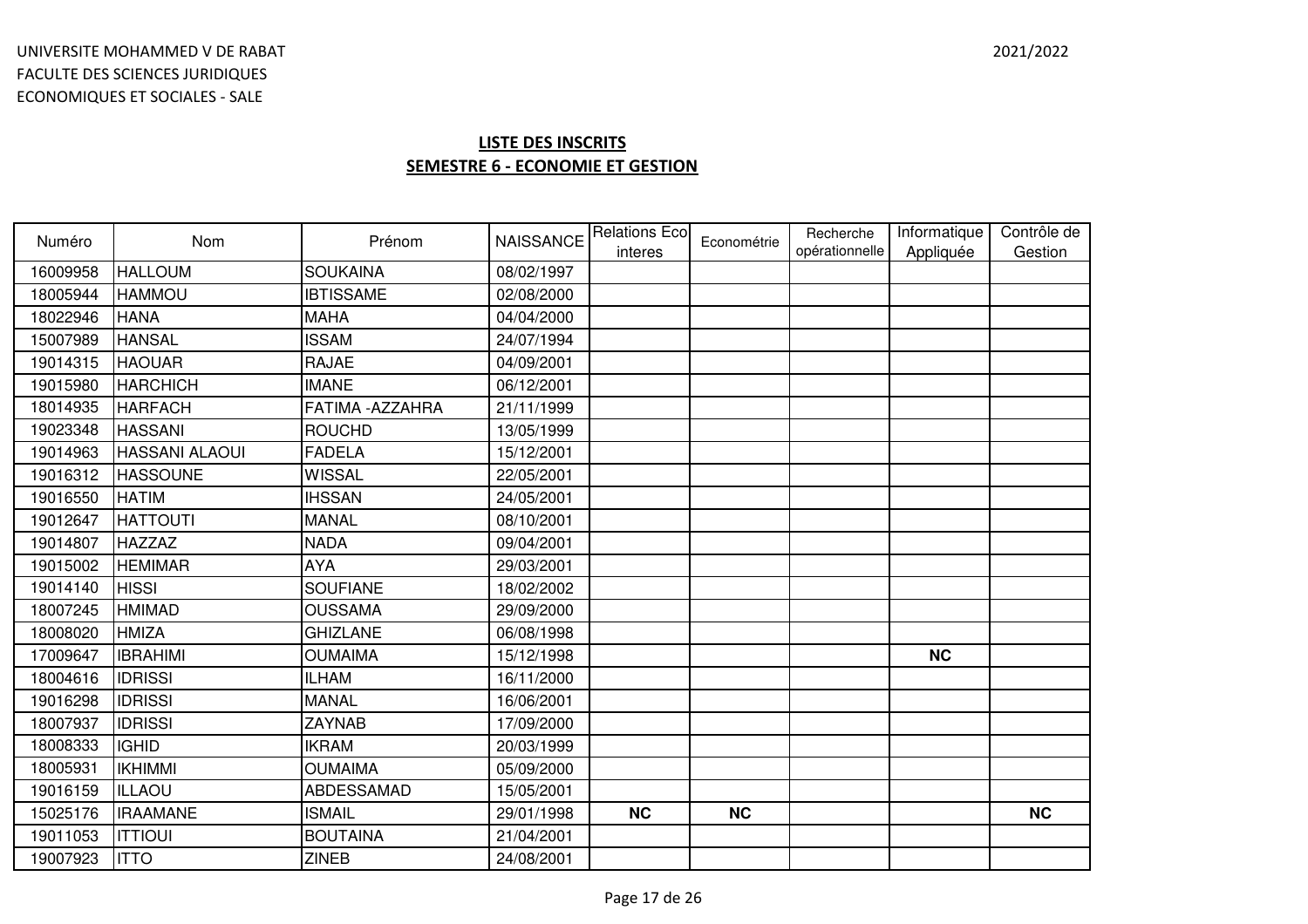| Numéro   | <b>Nom</b>           | Prénom          |            | NAISSANCE Relations Eco<br>interes | Econométrie | Recherche<br>opérationnelle | Informatique<br>Appliquée | Contrôle de<br>Gestion |
|----------|----------------------|-----------------|------------|------------------------------------|-------------|-----------------------------|---------------------------|------------------------|
| 12016660 | <b>J'BILY</b>        | <b>KHADIJA</b>  | 01/02/1992 |                                    |             |                             |                           |                        |
| 19021848 | <b>JAAOUAR</b>       | <b>YOUSSRA</b>  | 29/08/2001 |                                    |             |                             |                           |                        |
| 18006718 | <b>JAKANI</b>        | <b>NASSIMA</b>  | 21/11/2000 |                                    |             |                             |                           |                        |
| 19012495 | <b>JAMAI MAAKOUL</b> | <b>YOUSSEF</b>  | 05/07/2001 |                                    |             |                             |                           |                        |
| 20018957 | <b>JIBRANE</b>       | <b>HAFSA</b>    | 22/08/2000 |                                    |             |                             |                           |                        |
| 17011630 | <b>JOUALI</b>        | <b>IMANE</b>    | 14/09/1998 |                                    |             |                             |                           |                        |
| 18022177 | <b>JTAIR</b>         | <b>MAJDA</b>    | 15/05/2000 |                                    |             |                             |                           |                        |
| 15008793 | <b>JYAR</b>          | <b>IKRAM</b>    | 09/07/1997 |                                    |             |                             |                           |                        |
| 18004838 | <b>KACHACH</b>       | <b>ILYAS</b>    | 31/01/2001 |                                    |             |                             |                           |                        |
| 19015024 | KADDOURI             | <b>HAFSA</b>    | 14/11/2001 |                                    |             |                             |                           |                        |
| 19023278 | KADIOUI              | <b>MERYEM</b>   | 15/03/2001 |                                    |             |                             |                           |                        |
| 19016337 | KAHTANE              | <b>MOUAD</b>    | 03/03/2002 |                                    |             |                             |                           |                        |
| 19013275 | <b>KAISS</b>         | <b>IHSSANE</b>  | 04/06/2001 |                                    |             |                             |                           |                        |
| 18004469 | KARBOU               | CHAIMAE         | 11/10/2000 |                                    |             |                             |                           |                        |
| 19012656 | <b>KASMI</b>         | <b>AMINA</b>    | 07/04/2001 |                                    |             |                             |                           |                        |
| 18014078 | <b>KASSI</b>         | <b>BOUCHRA</b>  | 13/11/1990 |                                    |             |                             |                           |                        |
| 18007856 | <b>KASSIMI</b>       | <b>MINA</b>     | 24/11/1999 |                                    |             |                             |                           |                        |
| 17011211 | KECHAKCHI            | <b>MAROUANE</b> | 26/08/1999 | <b>NC</b>                          |             |                             | <b>NC</b>                 |                        |
| 18020989 | KHADRI               | CHAIMAA         | 12/03/1995 |                                    |             |                             |                           |                        |
| 19021991 | KHAIZOURIN           | <b>ISLAM</b>    | 15/06/2001 |                                    |             |                             |                           |                        |
| 18022414 | <b>KHALID</b>        | <b>MINA</b>     | 01/09/1999 |                                    |             |                             |                           |                        |
| 19014815 | KHALIL               | <b>ANAS</b>     | 10/12/2001 |                                    |             |                             |                           |                        |
| 19016835 | KHATTABI             | <b>NASSIMA</b>  | 07/02/2002 |                                    |             |                             |                           |                        |
| 18007247 | KHEIR-ALLAH          | <b>ACHRAF</b>   | 21/12/2000 |                                    |             |                             |                           |                        |
| 19012546 | <b>KHICHEF</b>       | <b>MOHAMED</b>  | 26/07/2000 |                                    |             |                             |                           |                        |
| 18005292 | KIDAYE               | <b>NADA</b>     | 06/04/2000 |                                    |             |                             |                           |                        |
| 19012380 | KLI                  | <b>ELMEHDI</b>  | 01/04/2002 |                                    |             |                             |                           |                        |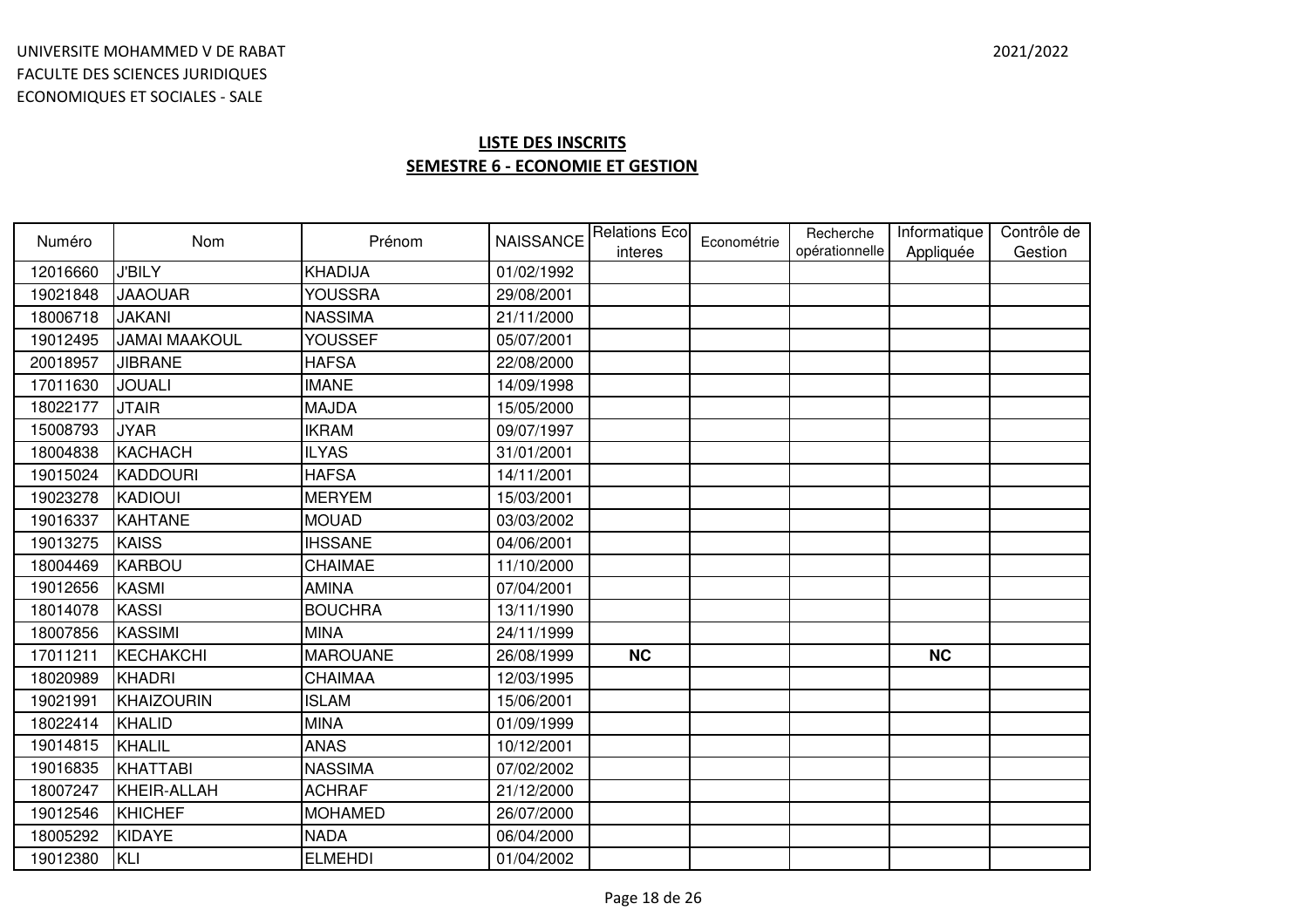| Numéro   | <b>Nom</b>       | Prénom           | <b>NAISSANCE</b> | <b>Relations Eco</b> | Econométrie | Recherche<br>opérationnelle | Informatique<br>Appliquée | Contrôle de<br>Gestion |
|----------|------------------|------------------|------------------|----------------------|-------------|-----------------------------|---------------------------|------------------------|
| 16015124 | KORCHI           | <b>ZINEB</b>     | 20/02/1999       | interes              |             |                             |                           |                        |
| 18007156 | <b>LACHHAB</b>   | <b>ZINEB</b>     | 03/02/1999       |                      |             |                             |                           |                        |
| 19020324 | <b>LAGHRISSI</b> | <b>DIYAE</b>     | 29/09/2001       |                      |             |                             |                           |                        |
| 19019811 | LAGHZEL          | <b>AHMED</b>     | 12/03/2000       |                      |             |                             |                           |                        |
| 19023250 | LAGNFDI          | <b>OUMAIMA</b>   | 19/06/2001       |                      |             |                             |                           |                        |
| 18011782 | <b>LAHMESSE</b>  | <b>ABDELILAH</b> | 11/04/1999       |                      |             |                             |                           |                        |
| 18014661 | <b>LAHMICHI</b>  | FATIMA-ZAHRAE    | 30/01/2000       |                      |             |                             |                           |                        |
| 19013218 | <b>LAHMIDI</b>   | <b>AICHA</b>     | 14/04/2001       |                      |             |                             |                           |                        |
| 18008278 | <b>LAHMIDI</b>   | <b>JAWAHIR</b>   | 02/07/2000       |                      |             |                             |                           |                        |
| 18006864 | LAHMIDI          | KHADIJA          | 25/09/2000       |                      |             |                             |                           |                        |
| 18020938 | <b>LAJOUADI</b>  | <b>MAJDA</b>     | 10/03/2000       |                      |             |                             |                           |                        |
| 17011784 | <b>LAKLAI</b>    | <b>HANANE</b>    | 08/10/1997       |                      |             |                             |                           |                        |
| 17010401 | <b>LAKRADSSI</b> | <b>MOHAMMED</b>  | 26/04/1998       |                      |             |                             |                           |                        |
| 18015094 | <b>LAKSIBI</b>   | <b>SAFAE</b>     | 08/02/2001       |                      |             |                             |                           |                        |
| 19016138 | LAMRANI ALAOUI   | <b>KHAOULA</b>   | 30/06/1998       |                      |             |                             |                           |                        |
| 18004426 | LAMRINI          | <b>BOUCHRA</b>   | 05/08/1991       |                      |             |                             |                           |                        |
| 17020841 | LAMRINI          | <b>WIAME</b>     | 18/12/1993       | <b>NC</b>            |             |                             |                           |                        |
| 19023365 | <b>LAOUID</b>    | <b>OMAR</b>      | 18/01/2000       |                      |             |                             |                           |                        |
| 18017364 | LAYSSI           | CHAIMAE          | 09/04/2000       |                      |             |                             |                           |                        |
| 14008784 | LAYSSI           | <b>ISMAIL</b>    | 23/06/1994       |                      |             |                             |                           |                        |
| 19016209 | LAYSSI           | <b>OUMAIMA</b>   | 08/06/2001       |                      |             |                             |                           |                        |
| 17011451 | <b>LECHQER</b>   | <b>BTISSAM</b>   | 19/06/1999       |                      |             |                             |                           |                        |
| 19011452 | LKHOYAALI        | <b>KHAWLA</b>    | 10/01/2002       |                      |             |                             |                           |                        |
| 19014636 | <b>LOUBBI</b>    | <b>YASMINE</b>   | 30/05/2001       |                      |             |                             |                           |                        |
| 18006836 | <b>LOUHMINI</b>  | <b>ISRAA</b>     | 23/10/2000       |                      |             |                             |                           |                        |
| 18008106 | LOUKILI          | <b>OUMAIMA</b>   | 15/07/2000       |                      |             |                             |                           |                        |
| 19016026 | <b>M'RAITI</b>   | <b>BASMA</b>     | 19/04/2002       |                      |             |                             |                           |                        |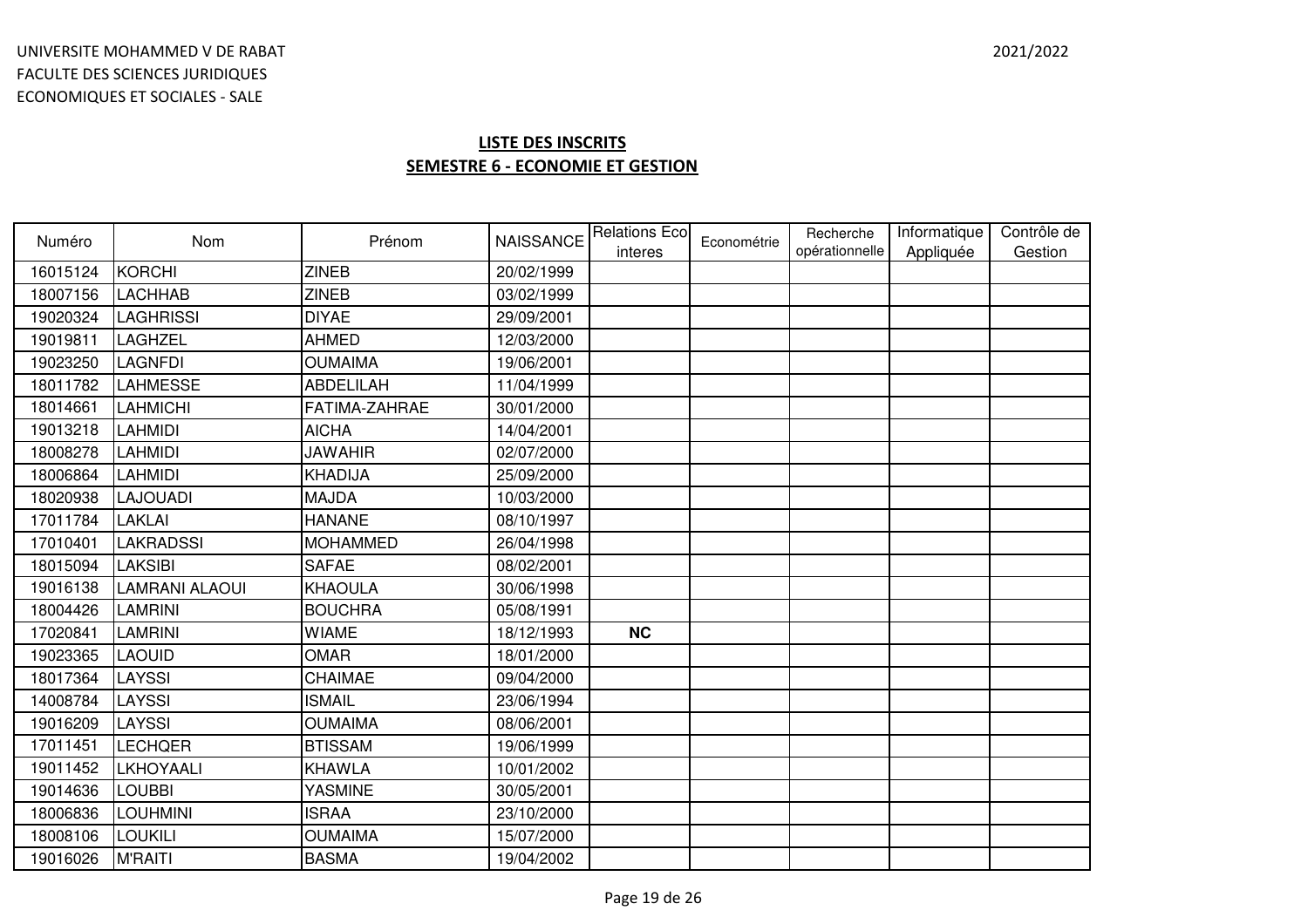| Numéro   | <b>Nom</b>            | Prénom              |            | NAISSANCE Relations Eco<br>interes | Econométrie | Recherche<br>opérationnelle | Informatique<br>Appliquée | Contrôle de<br>Gestion |
|----------|-----------------------|---------------------|------------|------------------------------------|-------------|-----------------------------|---------------------------|------------------------|
| 18006559 | <b>MADKOURI ZAIDI</b> | <b>NAJWA</b>        | 14/01/2000 |                                    |             |                             |                           |                        |
| 19016105 | <b>MADLI</b>          | <b>ZAYNAB</b>       | 30/11/2001 |                                    |             |                             |                           |                        |
| 18007118 | <b>MAHFOUD</b>        | <b>NOUFISSA</b>     | 10/03/2001 |                                    |             |                             |                           |                        |
| 15017263 | <b>MAHJOUBI</b>       | <b>MOUNIA</b>       | 20/11/1990 |                                    |             |                             |                           |                        |
| 19023122 | <b>MAKROUM</b>        | <b>FATIMA ZAHRA</b> | 16/03/2001 |                                    |             |                             |                           |                        |
| 18020339 | <b>MARAH</b>          | <b>ALAE DDINE</b>   | 06/03/1999 |                                    |             |                             |                           |                        |
| 17019072 | <b>MAROUF</b>         | EL MEHDI            | 31/03/1998 |                                    |             |                             |                           |                        |
| 18018219 | <b>MASLOUHI</b>       | <b>AHLAME</b>       | 24/03/2001 |                                    |             |                             |                           |                        |
| 18004824 | MASSKOUR              | <b>HASNAE</b>       | 01/01/2000 |                                    |             |                             |                           |                        |
| 19021068 | <b>MASSOUDI</b>       | <b>OUSSAMA</b>      | 31/05/2000 |                                    |             |                             |                           |                        |
| 19016734 | <b>MAZIGHE</b>        | MOHAMMED ALAE       | 05/10/2001 |                                    |             |                             |                           |                        |
| 16010846 | MEJANI                | YASSIR BADR         | 22/01/1998 |                                    |             |                             |                           |                        |
| 19014526 | <b>MEKDAD</b>         | CHAIMAE             | 02/11/2001 |                                    |             |                             |                           |                        |
| 19013295 | <b>MELLOUK</b>        | <b>SARA</b>         | 29/04/2001 |                                    |             |                             |                           |                        |
| 17011078 | <b>MERRAS</b>         | <b>IBRAHIM</b>      | 07/01/1999 |                                    |             |                             |                           |                        |
| 19016408 | MESSAOUDI             | <b>BOUTAINA</b>     | 11/12/2001 |                                    |             |                             |                           |                        |
| 18022913 | <b>MESSEROUR</b>      | <b>FATIHA</b>       | 09/02/2001 |                                    |             |                             |                           |                        |
| 17011311 | <b>MESSEROUR</b>      | <b>YOUSSEF</b>      | 10/11/1999 |                                    |             |                             |                           |                        |
| 19015349 | <b>MEZIANE</b>        | CHAIMAE             | 09/04/2002 |                                    |             |                             |                           |                        |
| 18020544 | <b>MHADI</b>          | <b>SALMA</b>        | 08/12/1998 |                                    |             |                             |                           |                        |
| 19016247 | <b>MHAMDI</b>         | <b>GHITA</b>        | 14/01/2000 |                                    |             |                             |                           |                        |
| 18008443 | <b>MONSIF</b>         | <b>YASSINE</b>      | 07/09/2000 |                                    |             |                             |                           |                        |
| 19012250 | <b>MOUADDINE</b>      | <b>ADAM</b>         | 08/01/2002 |                                    |             |                             |                           |                        |
| 17011624 | <b>MOUATASSIM</b>     | SALAHEDDINE         | 20/08/1995 |                                    |             |                             |                           |                        |
| 15004815 | <b>MOUFID</b>         | <b>OUMAIMA</b>      | 14/12/1996 |                                    |             |                             |                           |                        |
| 19023789 | MOUHAIB               | <b>SIHAME</b>       | 18/07/1998 |                                    |             |                             |                           |                        |
| 18008456 | <b>MOUHSINE</b>       | <b>HAMZA</b>        | 29/02/2000 |                                    |             |                             |                           |                        |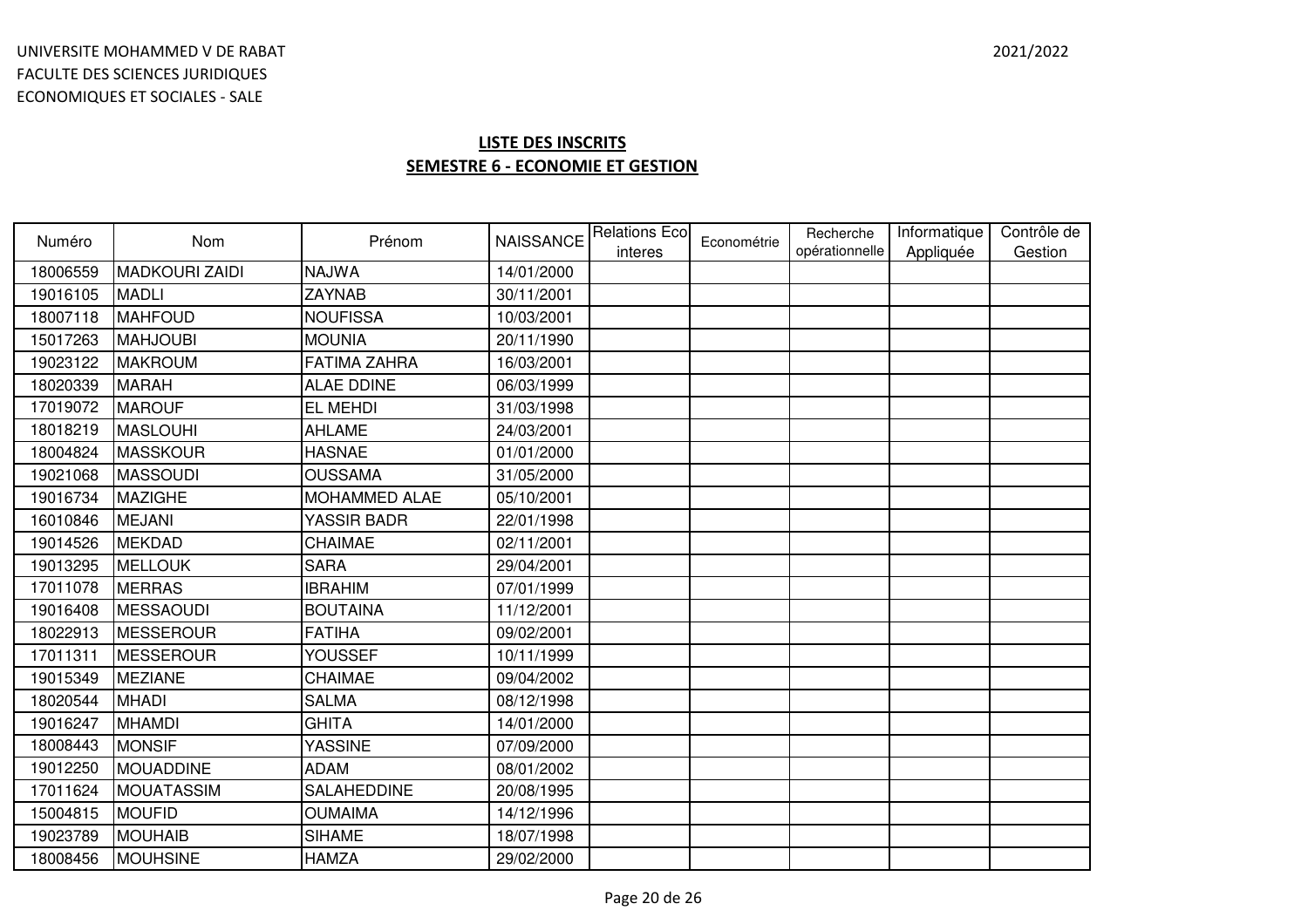| Numéro   | Nom                 | Prénom                 | <b>NAISSANCE</b> | <b>Relations Eco</b><br>interes | Econométrie | Recherche<br>opérationnelle | Informatique<br>Appliquée | Contrôle de<br>Gestion |
|----------|---------------------|------------------------|------------------|---------------------------------|-------------|-----------------------------|---------------------------|------------------------|
| 19014534 | <b>MOULAHADA</b>    | <b>ASSIA</b>           | 23/12/2001       |                                 |             |                             |                           |                        |
| 17011261 | <b>MOUNIR</b>       | <b>ADIL</b>            | 31/07/1999       |                                 |             |                             |                           |                        |
| 18006704 | <b>MOUNIR</b>       | <b>KHADIJA</b>         | 05/05/2000       |                                 |             |                             |                           |                        |
| 18014840 | <b>MOUSSA</b>       | <b>BILAL</b>           | 17/09/2000       |                                 |             |                             |                           |                        |
| 18022386 | <b>MOUSSAFIR</b>    | <b>AHMED</b>           | 20/09/2000       |                                 |             |                             |                           |                        |
| 18007257 | <b>MOUTIE</b>       | <b>OUMAIMA</b>         | 31/07/2000       |                                 |             |                             |                           |                        |
| 17011970 | <b>MRANI ALAOUI</b> | <b>KHAOULA</b>         | 06/04/1998       |                                 |             |                             |                           |                        |
| 18006944 | <b>MSADIA</b>       | <b>OUMAIMA</b>         | 26/11/2000       |                                 |             |                             |                           |                        |
| 19012607 | <b>MZIBRI</b>       | <b>AYA</b>             | 20/08/2001       |                                 |             |                             |                           |                        |
| 19016696 | <b>NADIR</b>        | <b>IKRAM</b>           | 21/04/2002       |                                 |             |                             |                           |                        |
| 18005882 | <b>NAFAA</b>        | <b>AYA</b>             | 08/09/2000       |                                 |             |                             |                           |                        |
| 18007128 | <b>NAFGAOUI</b>     | <b>SIHAM</b>           | 23/06/2000       |                                 |             |                             |                           |                        |
| 18020986 | <b>NAHAL</b>        | <b>MARYAM</b>          | 02/09/1998       |                                 |             |                             |                           |                        |
| 19016288 | <b>NAJI</b>         | <b>MERYEM SELSABIL</b> | 22/11/2001       |                                 |             |                             |                           |                        |
| 19013186 | <b>NAYJIB</b>       | <b>MOHAMMED REDA</b>   | 15/09/2001       |                                 |             |                             |                           |                        |
| 18004375 | <b>NEJJAR</b>       | <b>HIBA</b>            | 08/06/2000       |                                 |             |                             |                           |                        |
| 18015008 | <b>NHILA</b>        | <b>HAJAR</b>           | 03/06/2000       |                                 |             |                             |                           |                        |
| 19021771 | <b>NKIRI</b>        | <b>AHLAM</b>           | 18/12/2001       |                                 |             |                             |                           |                        |
| 17015468 | <b>NOUIRA</b>       | <b>OUMAIMA</b>         | 08/12/1998       |                                 |             |                             |                           |                        |
| 18007421 | <b>OMARI</b>        | <b>AIMANE</b>          | 11/11/2000       |                                 |             |                             |                           |                        |
| 17018675 | <b>ONDO ANGUE</b>   | CONSTANCIA ANGONO      | 11/05/1996       |                                 |             |                             |                           |                        |
| 19012382 | <b>OTMANI</b>       | <b>FATIMA ZAHRA</b>    | 16/08/2001       |                                 |             |                             |                           |                        |
| 18020943 | <b>OUADOU</b>       | <b>ASMAE</b>           | 30/07/2000       |                                 |             |                             |                           |                        |
| 17011631 | <b>OUADOU</b>       | <b>HANAN</b>           | 01/03/1999       |                                 |             |                             |                           |                        |
| 19016341 | <b>OUAHMANI</b>     | <b>MERIEM</b>          | 04/08/2001       |                                 |             |                             |                           |                        |
| 18008609 | <b>OUAICHA</b>      | <b>HANAE</b>           | 02/05/2001       |                                 |             |                             |                           |                        |
| 15017484 | <b>OUALLA</b>       | <b>ZOUHEIR</b>         | 12/11/1996       |                                 |             |                             | <b>NC</b>                 |                        |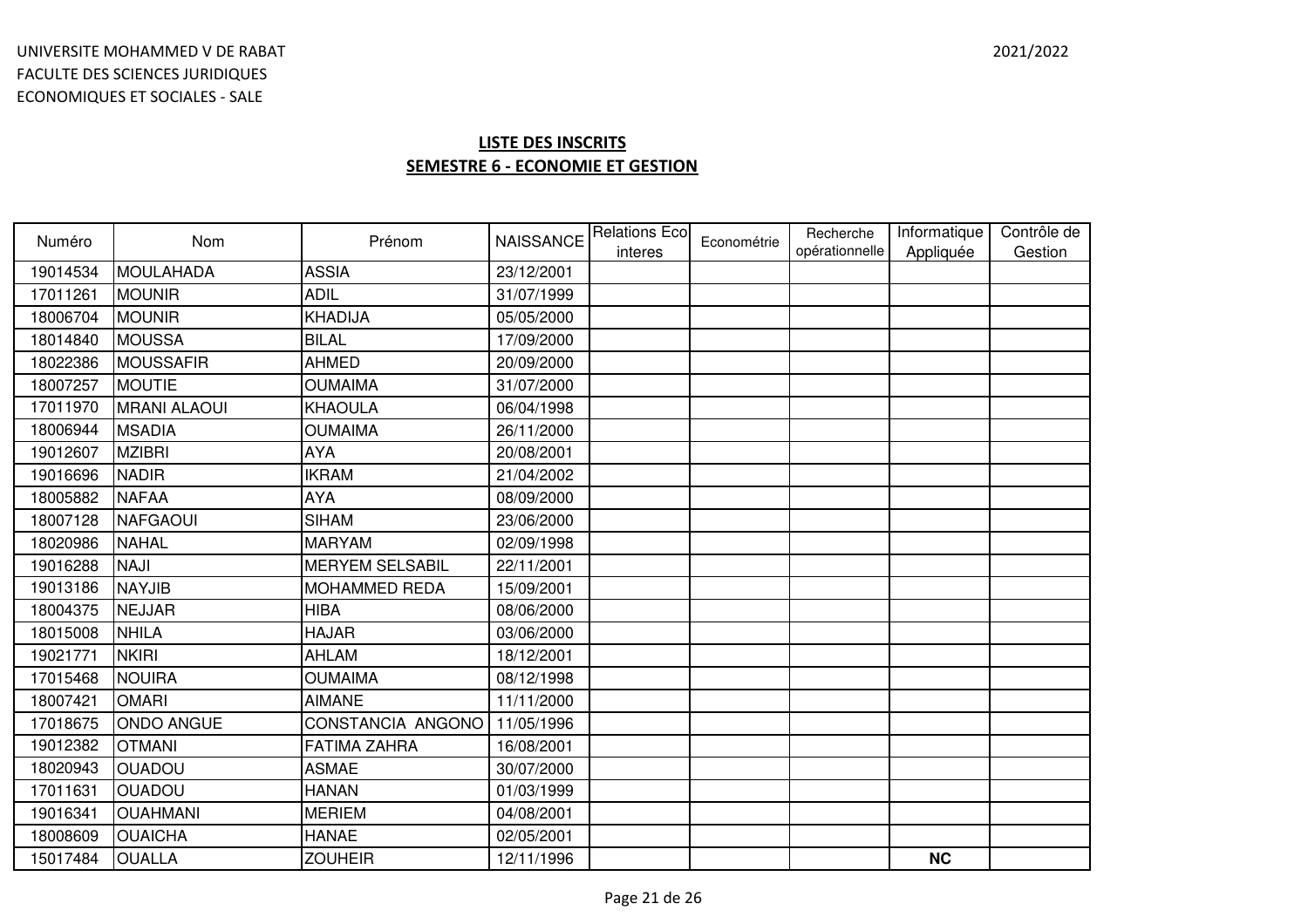| Numéro   | <b>Nom</b>             | Prénom                    | <b>NAISSANCE</b> | <b>Relations Eco</b><br>interes | Econométrie | Recherche<br>opérationnelle | Informatique<br>Appliquée | Contrôle de<br>Gestion |
|----------|------------------------|---------------------------|------------------|---------------------------------|-------------|-----------------------------|---------------------------|------------------------|
| 19014868 | <b>OUALLAL</b>         | <b>MOHAMMED</b>           | 09/07/2001       |                                 |             |                             |                           |                        |
| 14007737 | <b>OUARDA</b>          | <b>HANAE</b>              | 28/11/1996       |                                 |             |                             |                           |                        |
| 17011334 | <b>OUARDY</b>          | <b>FATIMA ZOHRA</b>       | 28/08/1999       | <b>NC</b>                       |             |                             |                           | <b>NC</b>              |
| 19013957 | <b>OUARRAK</b>         | <b>AYOUB</b>              | 05/11/1999       |                                 |             |                             |                           |                        |
| 18008611 | <b>OUARRAK</b>         | <b>MAJDA</b>              | 11/11/1993       |                                 |             |                             |                           |                        |
| 17010251 | <b>OUARZI</b>          | <b>MERYEM</b>             | 01/12/1996       |                                 |             |                             |                           |                        |
| 19022089 | <b>OUAZZANI CHAHDI</b> | <b>KHOLOUD</b>            | 15/06/2001       |                                 |             |                             |                           |                        |
| 19012944 | <b>OUBALOUK</b>        | <b>ASMAE</b>              | 22/02/1991       |                                 |             |                             |                           |                        |
| 17010503 | <b>OUBDOUN</b>         | <b>KARAM</b>              | 09/09/1999       |                                 |             |                             |                           |                        |
| 18007666 | <b>OUBLOUCH</b>        | <b>IMANE</b>              | 21/04/2000       |                                 |             |                             |                           |                        |
| 19014172 | <b>OUDAOUI</b>         | <b>BOUCHRA</b>            | 01/04/2001       |                                 |             |                             |                           |                        |
| 19016752 | <b>OUEZGAN</b>         | CHAIMAE                   | 27/07/2001       |                                 |             |                             |                           |                        |
| 15005121 | <b>OUFASKA</b>         | <b>MOURAD</b>             | 05/07/1997       |                                 | <b>NC</b>   |                             | <b>NC</b>                 |                        |
| 17011860 | <b>OUHAMOU</b>         | <b>ZHOUR</b>              | 26/01/1997       |                                 |             |                             |                           |                        |
| 15003790 | <b>OUHMANE</b>         | <b>KHAOULA</b>            | 21/05/1995       |                                 |             |                             |                           |                        |
| 19016839 | <b>OUJEDDI</b>         | LAILA                     | 21/01/1994       |                                 |             |                             |                           |                        |
| 19014867 | <b>OUJJAKER</b>        | <b>MARWA</b>              | 07/04/2001       |                                 |             |                             |                           |                        |
| 21025842 | <b>OULADHAMRA</b>      | <b>SOUKAINA</b>           | 28/11/1999       |                                 |             |                             |                           |                        |
| 19016708 | <b>OULMOUDEN</b>       | <b>AYOUB</b>              | 20/03/2001       |                                 |             |                             |                           |                        |
| 16010871 | <b>OUMAHRA</b>         | <b>SOUKAINA</b>           | 24/10/1997       |                                 |             |                             |                           |                        |
| 19014818 | <b>OUMOUSS</b>         | <b>KHAOULA</b>            | 21/02/2001       |                                 |             |                             |                           |                        |
| 18020657 | QANDAR                 | <b>WALID ABDELMOUGHIT</b> | 05/04/2000       |                                 |             |                             |                           |                        |
| 19012444 | <b>RABBOUHI</b>        | <b>SALMA</b>              | 30/12/2001       |                                 |             |                             |                           |                        |
| 19015228 | <b>RACHID</b>          | <b>HAFSA</b>              | 13/03/2001       |                                 |             |                             |                           |                        |
| 19023030 | <b>RAFALI</b>          | <b>NOUHAILA</b>           | 08/06/2000       |                                 |             |                             |                           |                        |
| 19012616 | <b>RAHMANI</b>         | <b>NOUHAILA</b>           | 31/12/2001       |                                 |             |                             |                           |                        |
| 17011767 | <b>RAHMAOUI</b>        | <b>NOUHAILA</b>           | 25/05/1999       |                                 |             |                             |                           |                        |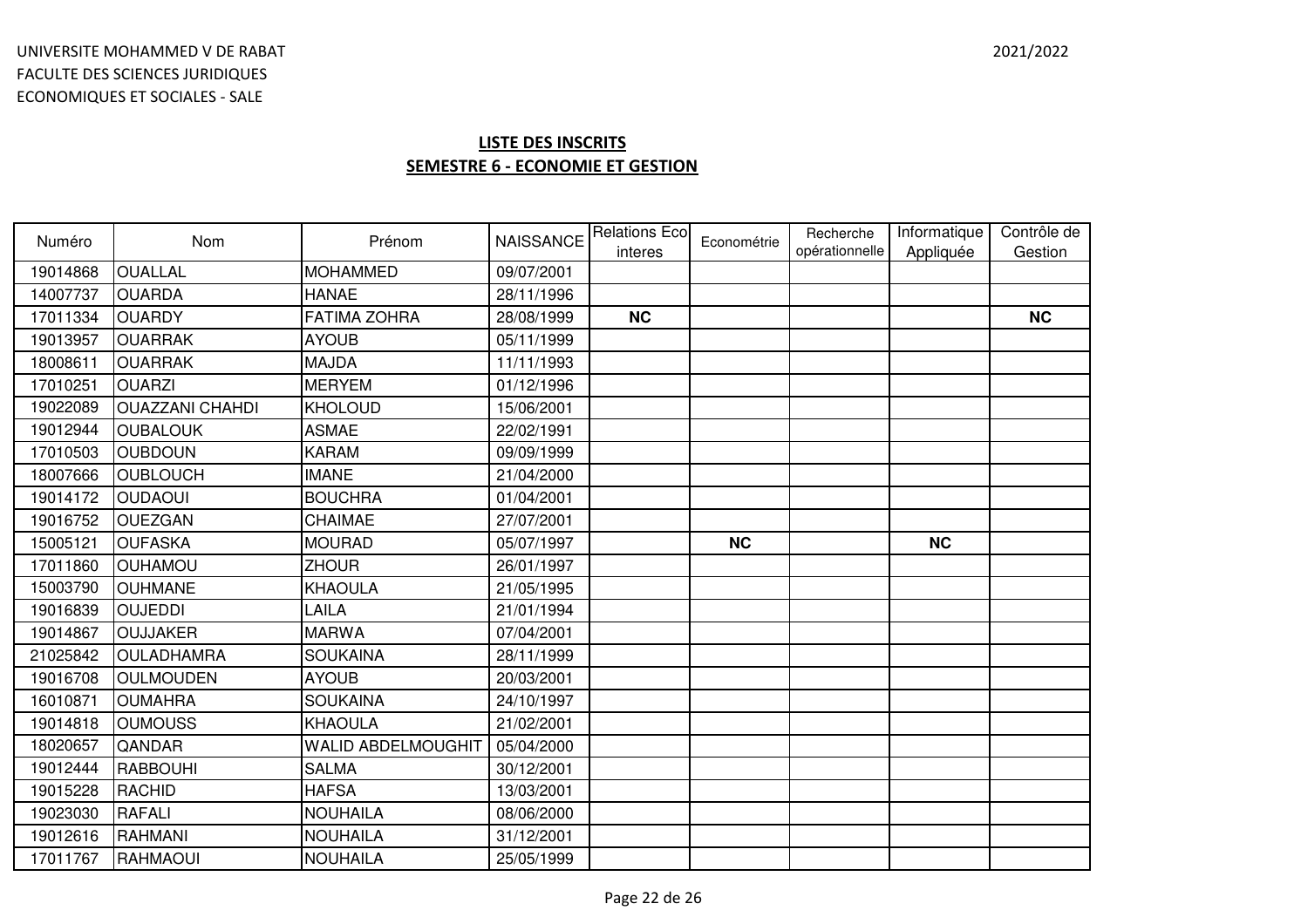| Numéro   | Nom                | Prénom                | <b>NAISSANCE</b> | <b>Relations Eco</b> | Econométrie | Recherche      | Informatique | Contrôle de |
|----------|--------------------|-----------------------|------------------|----------------------|-------------|----------------|--------------|-------------|
| 19012549 | <b>RAISS</b>       | <b>MOUNIR</b>         | 17/08/2001       | interes              |             | opérationnelle | Appliquée    | Gestion     |
| 18006627 | <b>RAZK</b>        | <b>ASMAE</b>          | 27/03/1999       |                      |             |                |              |             |
| 19016218 | <b>RAZZOUK</b>     | <b>SANAE</b>          | 29/06/2001       |                      |             |                |              |             |
| 16011693 | <b>RBIE</b>        | <b>MOUAD</b>          | 10/11/1995       |                      |             |                |              |             |
| 18012484 | <b>RGUIG</b>       | <b>ZAHRA</b>          | 26/03/1999       |                      |             |                |              |             |
| 18022341 | <b>RHOUBIR</b>     | <b>MERYEM</b>         | 19/07/2000       |                      |             |                |              |             |
| 19004525 | <b>RMICH</b>       | <b>HOUSSAM-EDDINE</b> | 16/05/2001       |                      |             |                |              |             |
| 19016330 | <b>ROUGGANI</b>    | <b>NADIA</b>          | 08/06/2001       |                      |             |                |              |             |
| 18004391 | <b>SAADAN</b>      | <b>YOUNES</b>         | 16/05/2000       |                      |             |                |              |             |
| 19013199 | <b>SABATE</b>      | <b>DOUAA</b>          | 20/12/2001       |                      |             |                |              |             |
| 16011709 | <b>SABIR</b>       | <b>HOUDA</b>          | 01/04/1997       |                      |             |                |              |             |
| 19020415 | <b>SADDIKI</b>     | <b>FATIMA ZAHRAE</b>  | 25/03/2001       |                      |             |                |              |             |
| 17015788 | <b>SADIKI</b>      | <b>FATNA</b>          | 20/02/1995       |                      |             |                |              |             |
| 19012081 | <b>SAIDI</b>       | <b>KHALID</b>         | 22/04/2001       |                      |             |                |              |             |
| 16012189 | <b>SAIDI</b>       | <b>MERYEM</b>         |                  |                      |             |                |              |             |
| 19021998 | <b>SAIF EDDINE</b> |                       | 09/02/1998       |                      |             |                |              |             |
|          |                    | <b>HAFSA</b>          | 26/07/2001       |                      |             |                |              |             |
| 19021030 | SAIGOU             | <b>AYMANE</b>         | 04/12/2000       |                      |             |                |              |             |
| 19013256 | <b>SALAMAT</b>     | <b>YOUNESS</b>        | 19/10/2001       |                      |             |                |              |             |
| 19013255 | <b>SALHI</b>       | <b>YOUSSEF</b>        | 17/04/2001       |                      |             |                |              |             |
| 19015258 | <b>SALOUANE</b>    | <b>MERYEM</b>         | 11/01/2002       |                      |             |                |              |             |
| 19022793 | <b>SAOUDI</b>      | <b>ABDERRAHIM</b>     | 10/07/1999       |                      |             |                |              |             |
| 16009295 | <b>SASSI</b>       | <b>AYMANE</b>         | 18/06/1998       | <b>NC</b>            |             |                | <b>NC</b>    |             |
| 19010259 | <b>SASSI</b>       | <b>RIM</b>            | 25/03/2002       |                      |             |                |              |             |
| 19012577 | <b>SAYEB</b>       | <b>HIND</b>           | 02/07/2001       |                      |             |                |              |             |
| 19003040 | <b>SEBBANE</b>     | <b>HAMZA</b>          | 02/08/2001       |                      |             |                |              |             |
| 19012049 | <b>SEBBANI</b>     | FATIMA-EZZAHRA        | 15/02/2001       |                      |             |                |              |             |
| 19012362 | <b>SEGHIR</b>      | <b>OUMAIMA</b>        | 08/11/2001       |                      |             |                |              |             |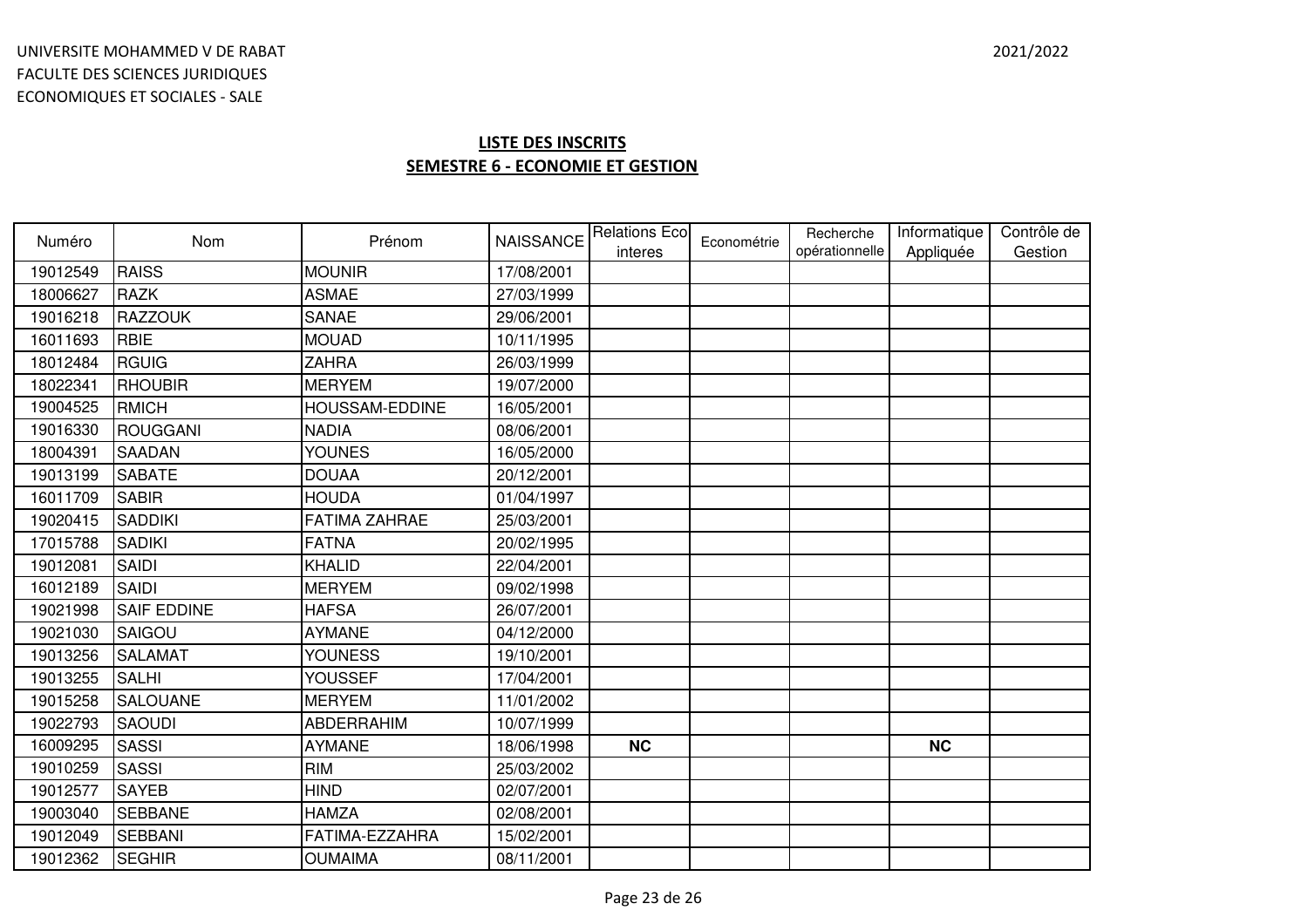| Numéro   | <b>Nom</b>        | Prénom          | <b>NAISSANCE</b> | <b>Relations Eco</b><br>interes | Econométrie | Recherche<br>opérationnelle | Informatique<br>Appliquée | Contrôle de<br>Gestion |
|----------|-------------------|-----------------|------------------|---------------------------------|-------------|-----------------------------|---------------------------|------------------------|
| 19016137 | SELBOU            | <b>KHADIJA</b>  | 25/09/2001       |                                 |             |                             |                           |                        |
| 19024938 | <b>SERRAR</b>     | <b>MEHDI</b>    | 10/01/2002       |                                 |             |                             |                           |                        |
| 19016476 | <b>SGHIR</b>      | <b>RAJAE</b>    | 07/01/2002       |                                 |             |                             |                           |                        |
| 19012416 | <b>SGHYER</b>     | <b>WISSAL</b>   | 23/11/2001       |                                 |             |                             |                           |                        |
| 18006545 | <b>SGHYR</b>      | <b>ANAS</b>     | 18/11/2000       |                                 |             |                             |                           |                        |
| 18007386 | <b>SIBALLA</b>    | <b>AICHA</b>    | 23/12/1998       |                                 |             |                             | <b>NC</b>                 |                        |
| 16006100 | <b>SIBARI</b>     | FATIMA-ZAHRAE   | 16/02/1995       |                                 |             |                             |                           |                        |
| 18018487 | <b>SIDELGHAZI</b> | <b>RAJAE</b>    | 10/09/1999       |                                 |             |                             |                           |                        |
| 19014909 | <b>SKALLI</b>     | <b>OUMAIMA</b>  | 05/08/2001       |                                 |             |                             |                           |                        |
| 19015252 | <b>SLAOUI</b>     | <b>ELMEHDI</b>  | 02/11/2001       |                                 |             |                             |                           |                        |
| 18004655 | <b>SLIMI</b>      | <b>SOUKAYNA</b> | 15/06/2000       |                                 |             |                             |                           |                        |
| 19014835 | <b>SOUBHI</b>     | <b>SAAD</b>     | 08/04/2002       |                                 |             |                             |                           |                        |
| 16015385 | SOUIT             | <b>YOUSSEF</b>  | 30/12/1997       |                                 |             |                             |                           |                        |
| 19023345 | <b>STTAF</b>      | <b>IBTISSAM</b> | 08/02/1999       |                                 |             |                             |                           |                        |
| 19012720 | <b>TABRIKY</b>    | <b>ZAHRA</b>    | 14/07/2000       |                                 |             |                             |                           |                        |
| 18010876 | <b>TAISS</b>      | <b>YOUSSEF</b>  | 04/02/1984       |                                 |             |                             |                           |                        |
| 18009811 | <b>TATA</b>       | <b>MANAL</b>    | 21/04/2001       |                                 |             |                             |                           |                        |
| 18021710 | <b>TATBAT</b>     | <b>HAMZA</b>    | 19/03/1998       |                                 |             |                             |                           |                        |
| 18005945 | <b>TIGUOU</b>     | <b>ZAKARIA</b>  | 25/05/2000       |                                 |             |                             |                           |                        |
| 19015065 | <b>TIJANI</b>     | <b>HIND</b>     | 04/10/2001       |                                 |             |                             |                           |                        |
| 19015073 | <b>TIKHSI</b>     | <b>AZIZA</b>    | 28/02/2002       |                                 |             |                             |                           |                        |
| 19012573 | <b>TOUIRTOU</b>   | <b>NIAMA</b>    | 04/07/2001       |                                 |             |                             |                           |                        |
| 19020220 | <b>TOUMITE</b>    | <b>OUMLGHIT</b> | 13/03/2002       |                                 |             |                             |                           |                        |
| 19025258 | <b>TOURE</b>      | <b>BOUBACAR</b> | 12/03/2001       |                                 |             |                             |                           |                        |
| 18007968 | <b>TOURHZAOUI</b> | <b>IKRAM</b>    | 04/10/2000       |                                 |             |                             |                           |                        |
| 19016140 | <b>TRAIBI</b>     | <b>ZAINEB</b>   | 29/04/2001       |                                 |             |                             |                           |                        |
| 19022833 | <b>TRICHA</b>     | <b>AMAL</b>     | 11/04/1999       |                                 |             |                             |                           |                        |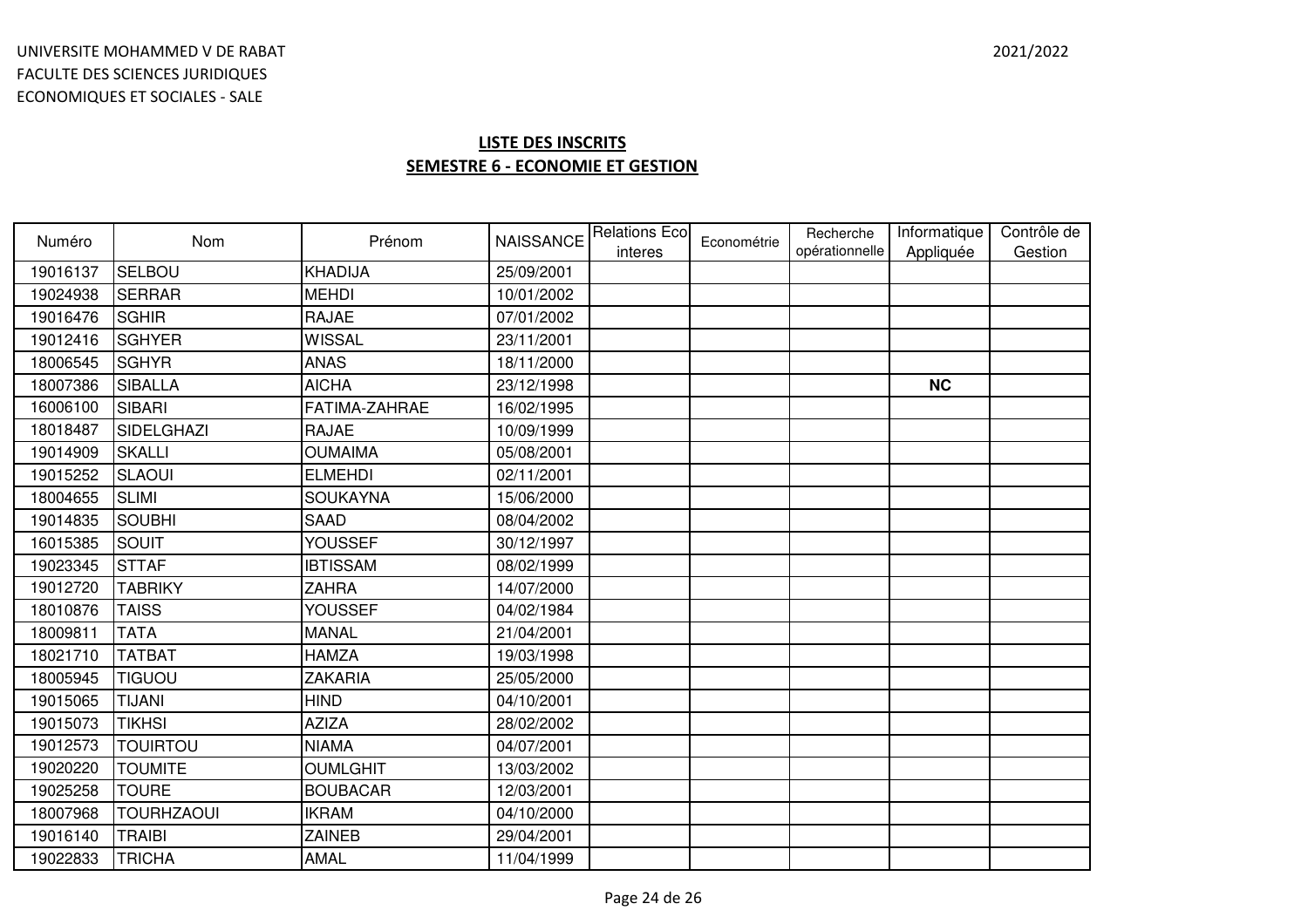| Numéro   | <b>Nom</b>      | Prénom               | <b>NAISSANCE</b> | <b>Relations Eco</b><br>interes | Econométrie | Recherche<br>opérationnelle | Informatique<br>Appliquée | Contrôle de<br>Gestion |
|----------|-----------------|----------------------|------------------|---------------------------------|-------------|-----------------------------|---------------------------|------------------------|
| 18007844 | <b>WADIFI</b>   | <b>HIBA</b>          | 04/09/2000       |                                 |             |                             |                           |                        |
| 18007097 | <b>WAHBI</b>    | <b>REDA</b>          | 29/06/2000       |                                 |             |                             |                           |                        |
| 19016622 | <b>WAKRIM</b>   | <b>ISMAIL</b>        | 26/11/2001       |                                 |             |                             |                           |                        |
| 18005879 | <b>WASSIM</b>   | <b>IMANE</b>         | 29/11/1999       |                                 |             |                             |                           |                        |
| 18007239 | YAALI           | <b>KAWTAR</b>        | 31/08/2000       |                                 |             |                             |                           |                        |
| 19004331 | YAHIAOUI        | <b>ANASS</b>         | 16/08/2001       |                                 |             |                             |                           |                        |
| 15003954 | <b>YAICHI</b>   | <b>SIHAM</b>         | 20/11/1997       |                                 |             |                             |                           |                        |
| 16011384 | YAMMOURI        | <b>MOHAMMED</b>      | 27/09/1998       |                                 |             |                             |                           |                        |
| 19014026 | <b>ZAAZAA</b>   | CHAIMAE              | 21/09/2000       |                                 |             |                             |                           |                        |
| 19014151 | ZAHI            | <b>HOUDA</b>         | 27/04/2001       |                                 |             |                             |                           |                        |
| 18013302 | <b>ZAHI</b>     | <b>OUSSAMA</b>       | 19/02/2000       |                                 |             |                             |                           |                        |
| 19016056 | <b>ZAHID</b>    | <b>OUMAIMA</b>       | 03/01/2002       |                                 |             |                             |                           |                        |
| 18006797 | <b>ZAID</b>     | <b>MONSSIF</b>       | 12/11/2000       |                                 |             |                             |                           |                        |
| 19016684 | <b>ZAIDI</b>    | <b>ZAHIRA</b>        | 07/07/2001       |                                 |             |                             |                           |                        |
| 16010611 | ZAIDILA         | <b>OUMAIMA</b>       | 22/08/1998       |                                 |             |                             |                           |                        |
| 19023333 | <b>ZAKRI</b>    | <b>SMAHAN</b>        | 31/08/1999       |                                 |             |                             |                           |                        |
| 17019813 | <b>ZALMAT</b>   | EL MEHDI             | 20/11/1997       |                                 |             |                             |                           |                        |
| 19012100 | <b>ZAOIOUI</b>  | <b>KHAOULA</b>       | 11/07/2001       |                                 |             |                             |                           |                        |
| 17012045 | <b>ZARROUKI</b> | <b>SALIMA</b>        | 27/09/1998       |                                 |             |                             |                           |                        |
| 17009375 | <b>ZEGRINI</b>  | <b>SIHAM</b>         | 20/01/2000       |                                 |             |                             |                           |                        |
| 16009370 | ZELLOU          | <b>ILHAME</b>        | 02/09/1997       |                                 |             |                             |                           |                        |
| 19012414 | <b>ZENATI</b>   | <b>FATIMA ZAHRAA</b> | 14/10/2001       |                                 |             |                             |                           |                        |
| 19016483 | <b>ZENBOURY</b> | <b>YASMINE</b>       | 27/11/2001       |                                 |             |                             |                           |                        |
| 18004479 | <b>ZERGOU</b>   | <b>EL GHALIA</b>     | 30/04/2000       |                                 |             |                             |                           |                        |
| 19012364 | <b>ZERHOUM</b>  | <b>ILYAS</b>         | 26/12/2001       |                                 |             |                             |                           |                        |
| 19016241 | <b>ZEROUAL</b>  | <b>HAJAR</b>         | 14/07/2001       |                                 |             |                             |                           |                        |
| 18013076 | <b>ZEROUAL</b>  | <b>KHALID</b>        | 13/08/2000       |                                 |             |                             |                           |                        |